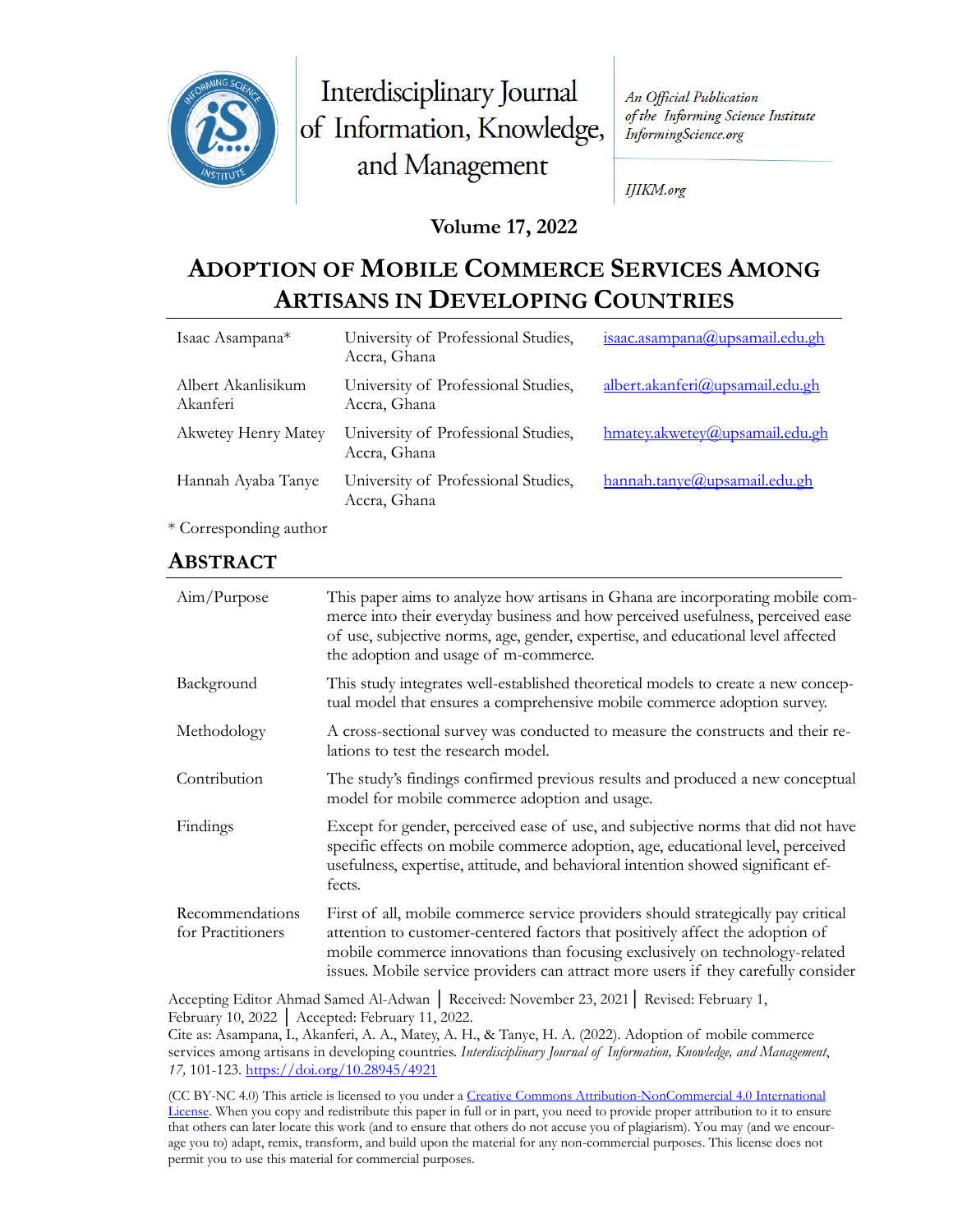|                                    | promoting elements like perceived usefulness and perceived ease of use which<br>directly or indirectly affect the individuals' decision to adopt information tech-<br>nology from consumer perspectives.                                                                      |
|------------------------------------|-------------------------------------------------------------------------------------------------------------------------------------------------------------------------------------------------------------------------------------------------------------------------------|
|                                    | Second, mobile commerce service providers should strategically focus more on<br>younger individuals since, per the research findings, they are more likely to<br>adopt mobile commerce innovations than the older folks in Ghana.                                             |
|                                    | Third, service providers should also devise strategies to retain actual users of<br>m-commerce by promoting elements like behavioral intentions and attitude,<br>which according to the research findings, have a higher predictive power on ac-<br>tual usage of m-commerce. |
| Recommendations<br>for Researchers | The conceptual model developed can be employed by researchers worldwide to<br>analyze technology acceptance research.                                                                                                                                                         |
| Impact on Society                  | The study's findings suggested that mobile commerce adoption could promote<br>a cashless society that is convenient for making buying things quicker and easier.                                                                                                              |
| Future Research                    | The research sample size could be increased, and also the study could all sixteen<br>regions in Ghana or any other country for a broader representation.                                                                                                                      |
| Keywords                           | mobile commerce, attitude, artisans, behavioral intention, adoption, actual use                                                                                                                                                                                               |

# **INTRODUCTION**

Mobile phone usage has become the leading channel for accessing communications because implementing mobile technology is more efficient and provides greater adaptability and convenience to its subscribers than the landline telephone (Jahanshahi et al., 2011; Sanjay, 2007). Mobile commerce (mcommerce) services are transforming businesses in every industry and, as a result, are being accepted as one of the primary means of conducting business transactions in developing countries. The widespread usage of mobile devices in business transactions in both evolving and developed countries has disrupted traditional business processes and positioned wireless communication as a prime conduit for leapfrogging traditional infrastructure through a familiar and standard technology (Safeena et al., 2011). The rapid penetration and popularity of mobile devices, coupled with the continuous advancement in mobile technologies, have catapulted m-commerce as a new business phenomenon (Sarkar et al., 2020; Zheng et al., 2019). The access of wireless technologies and mobile devices has transformed and made it easier and faster to communicate and provided opportunities for businesses to redefine the art of connecting with potential customers.

Robust mobile technology infrastructure is also found to positively influence the economic growth of a country. It supports a study conducted by the World Bank among 120 countries which observed that for every 10% increase in mobile subscriber base, there is a corresponding increase of approximately 0.8% in the Gross Domestic Product (Qiang, 2009; Yadav et al., 2016). Businesses realize the great potential and immense benefits of delivering tailored services through m-commerce platforms among users and firms worldwide. Laudon and Traver (2014) define mobile commerce as "the use of mobile devices such as smartphones and tablets to enable online transactions". Mobile commerce refers to indirect or direct monetary transactions, such as banking, travel reservations, and shopping, implemented through a wireless telecommunication network via mobile devices (Kleijnen et al., 2007; Laudon & Traver, 2014). M-commerce is a subset of e-commerce that allows firms and individuals to perform business transactions in a wireless environment through mobile devices (Yadav et al., 2016; Zhang et al., 2012).

Ultimately, m-commerce allows patrons to use mobile internet everywhere and at any time to transact business since geographical location doesn't constitute a restraint. According to Lee and Wong (2016),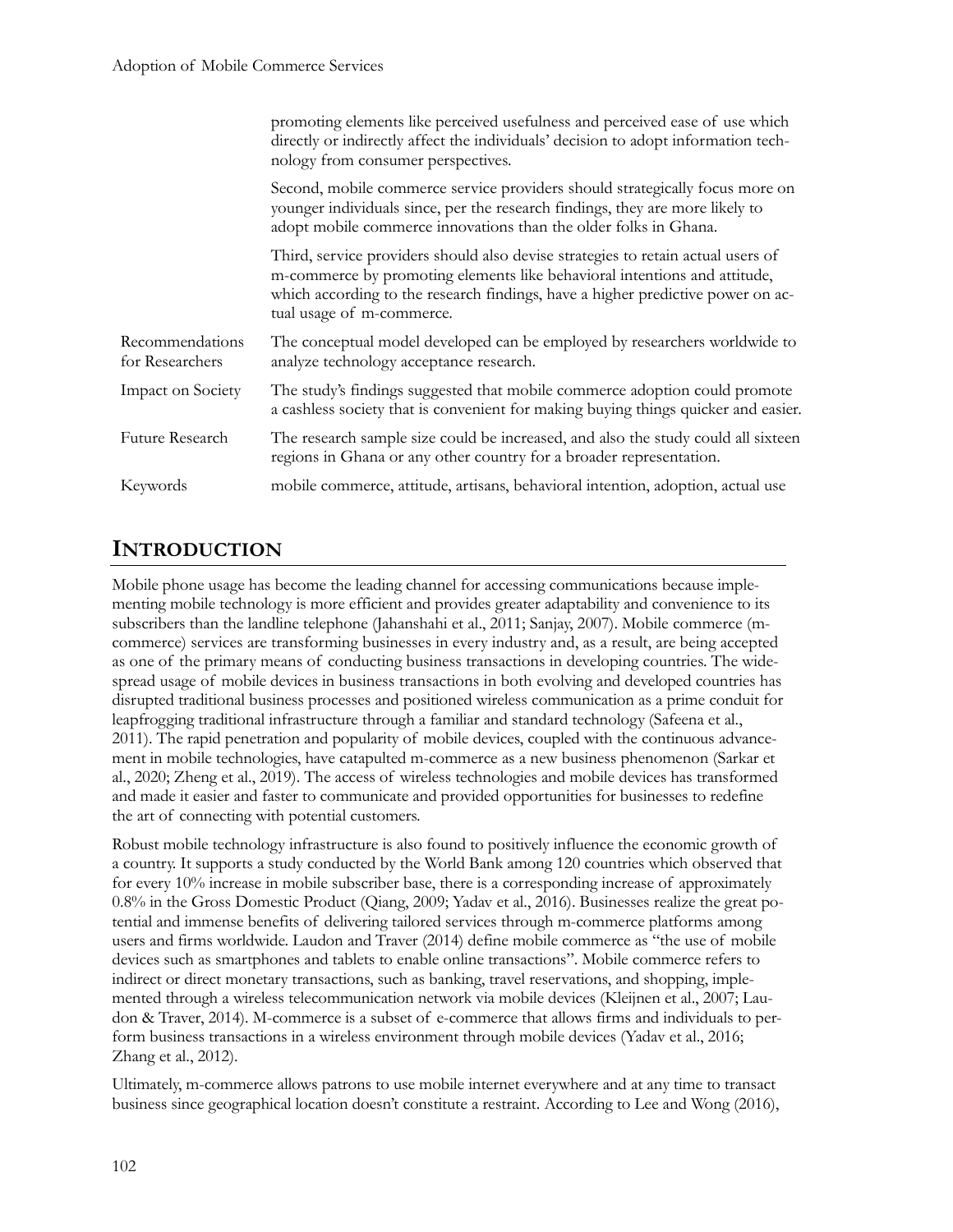m-commerce is an extension of e-commerce from a fixed area of a business to one that can be accessed everywhere and anytime (Tarhini et al., 2019). M-commerce is a general term used for transactions such as mobile banking, mobile ticketing, mobile shopping, mobile payments, mobile booking, mobile coupons, and any acquisition of goods and services that require the use of the mobile phone. The ubiquitous presence of mobile technologies, the growing penetration of wireless devices, and the continuous improvement of mobile payment safety have resulted in the increasing use of mobile devices to deliver mobile commerce (Min et al., 2012). The m-commerce market has become one of the most promising growth markets worldwide due to its rapid adoption (AlFahl, 2018).

Mobile commerce customers want uninterrupted connection, improved service delivery speed, flexibility, simplicity, ease of use, convenience, cost-effectiveness, added value, and varying means for connecting (Hillman & Neustaedter, 2017). The widespread use of mobile devices to access and conduct banking and payment transactions has been highly successful due to the rising costs of acquiring and maintaining expensive bank branches and installing and applying modern technologies. These challenges and happenings result from the increasing use of portable devices, strengthening the business justification for the mobile money business model in many African countries such as Ghana, Kenya, and Nigeria (Glavee-Geo et al., 2020). Mobile banking has seen tremendous success in developing countries due to the low penetration of formal banking. Banking regulators have issued guidelines in these countries to ensure easy, safe, and fraud-free transactions across all mobile banking platforms (Thakur & Srivastava, 2013).

M-commerce and, for that matter, mobile money transactions are not only limited to one continent. Mobile money ("money transfer") has become very popular in Africa, Asia, the Middle East, and South America (Glavee-Geo et al., 2020). Much research has been done within mobile commerce in general, but there is insufficient literature on its adoption by artisans in developing countries such as Ghana.

This study used factors such as Perceived Usefulness (PU), Perceived Ease of Use (PEOU), and Subjective Norms (SN) to predict the customer's behavioral intentions and attitude to adopt m-commerce services. The Technology Acceptance Model (TAM) and Theory of Planned Behavior (TPB) were integrated to develop our new conceptual model, which is simple, coherent, and dynamic with better explanatory power and predictability based on a solid theoretical foundation.

Prior studies failed to address how low-income earners such as artisans in developing countries are using a wide range of sophisticated mobile devices such as smartphones and tablets for mobile online shopping and buying, as well as for making payments in physical locations (Chau et al., 2021; Faqih & Jaradat, 2015; Pipitwanichakarn & Wongtada, 2020; Tuffour et al., 2018). Secondly, despite Ghana having the world's third-highest mobile phone penetration rate, behind China and Kenya, and being named the fastest-growing mobile money market in Africa by the World Bank over the last five years (Collins, 2021; Ngila, 2021), there is little empirical research on mobile commerce adoption compared to other jurisdictions. Our objective was to see how each factor in our conceptual model affects artisans' behavioral intention to use mobile commerce services. This study aims at contributing to our knowledge of how artisans in developing countries are taking advantage of mobile commerce in transacting their businesses. It also adds to the existing knowledge on mobile commerce by filling in critical gaps identified in the literature.

The research is divided into the following sections. First, the theories relating to the constructs under study are discussed in the literature review, followed by the conceptual model and hypotheses. The research design and methods used to conduct the study are then detailed, followed by the results of the investigation. The data was analyzed using SmartPLS 3.3.3. and the findings were then reviewed in light of existing literature. Finally, the research findings, implication, conclusion, limitations, and future directions are discussed.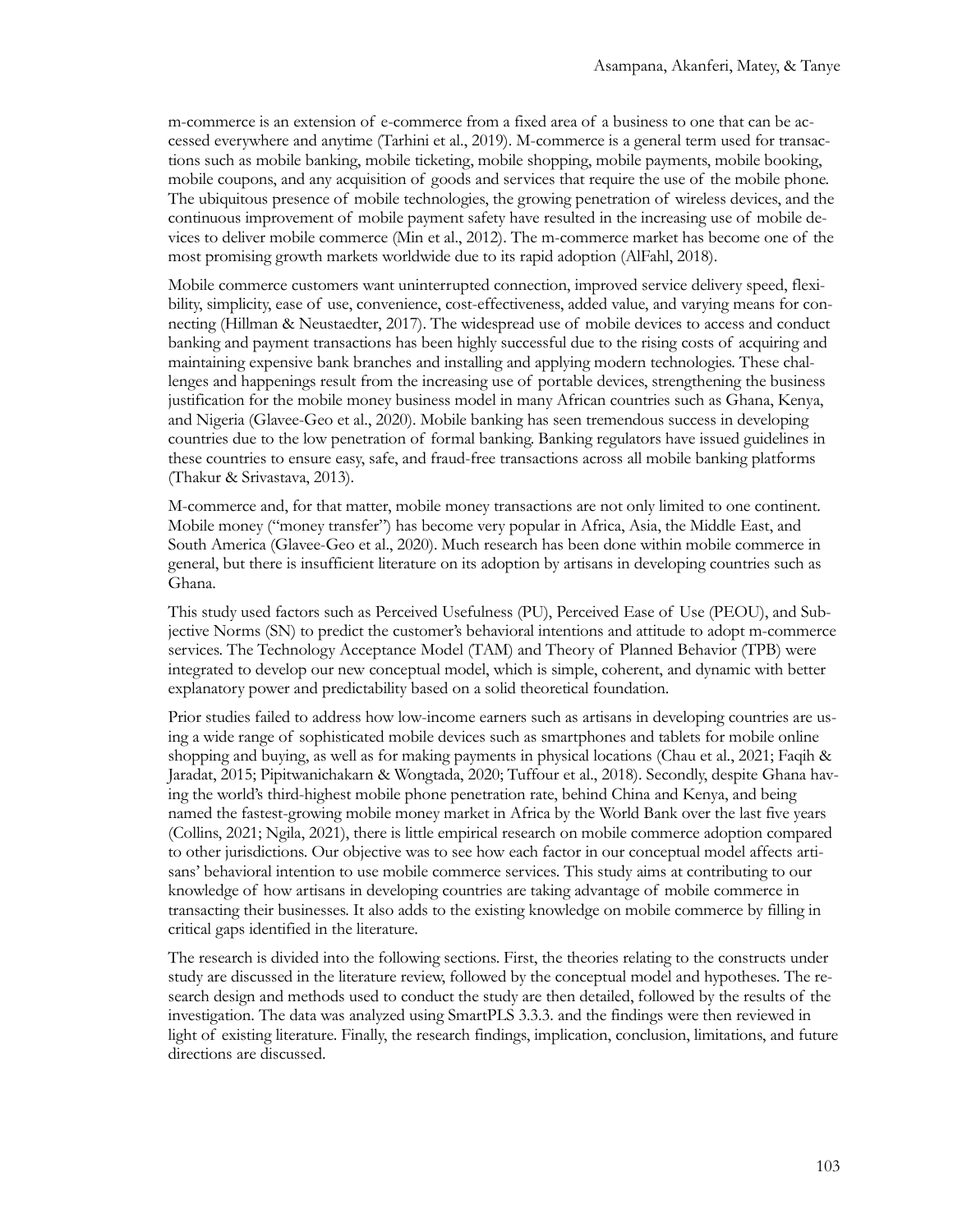# **LITERATURE REVIEW**

# M-COMMERCE UPTAKE IN GHANA

MTN, Ghana's leading telecoms provider, partnered with a few banks to establish MTN Mobile Money, allowing Ghanaians to conduct various simple financial transactions using their mobile phones. MTN Mobile Money is a mobile phone or internet-based cash management service (Larkotey et al., 2013). Subscribers can utilize this service without having to open or maintain a bank account, and they can access their funds outside of banking hours or at any time. MTN Mobile Money enables customers cash management freedom, convenience, security, and ease of use in line with MTN's pay offline for as long as users can access MTN's network (Larkotey et al., 2013). Currently, all banks in Ghana, including the ARB Apex Bank and its affiliates, Savings and Loans Companies and Third Party Payment Providers, use the Ghana Interbank Payment and Settlement Systems Limited's (GhIPSS) payment infrastructure for inter-bank transactions, mobile money transactions within the same network as well as different networks (GhIPSS, 2007). Some of the critical services of GhIPSS that support m-commerce uptake in the country include:

- GhIPSS Instant Pay (GIP): GIP is an interbank account-to-account credit transfer service that operates in real-time. It enables payments to be moved electronically from one bank account to another as a single instant payment across financial institutions. Financial institutions deliver the service using mobile banking APPs, USSD, Internet banking, in-branch, ATM, and POS devices. GIP can be used to pay for goods and services by both businesses and individuals(GhIPSS, n.d.-b).
- Mobile Money Interoperability (MMI): MMI is a service that allows funds to be transferred directly and seamlessly from one mobile money wallet to another across networks. It enables users to transfer money from their wallet to their bank account and from their bank account to their wallet (GhIPSS, n.d.-c).
- Ghana's Universal QR Code Scheme (GhQR): GhQR is an innovative and simple way to pay a retailer by scanning a QR Code shown on the seller's mobile phone using your phone. The money is quickly transferred to the merchant, just like paying cash. GhQR is interoperable because a merchant can accept payments from consumers with bank accounts, wallet accounts, or card accounts from several banks and payment service providers across the country using a single QR Code image displayed in a shop. Merchants can also accept payments using GhQR by saying a QR Code generated by a bank, mobile money provider, or payment service provider. The GhQR generated for the merchants might be either static or dynamic. Merchants have unique Terminal IDs allocated to each of their points of payments or tills, in addition to QR codes, to facilitate receipts through USSD from customers using feature phones(GhIPSS, n.d.-a).

The effects of implementing the GhIPSS system have resulted in an increment in financial transactions on mobile devices and platforms. The total value of mobile money (MoMo) transactions in Ghana via mobile phones and tablets reached GH83.8 billion in April 2021, up from GH 32.8 billion in April 2020, according to Bank of Ghana data (Ankiilu, 2021). The Covid-19 pandemic restrictions prompted more Ghanaians to transmit cash to their family and friends using mobile phones and tablets, resulting in this significant increase (Ankiilu, 2021). Businesses have also been using the MoMo platforms for transactions since the beginning of the pandemic in March 2020, especially MTN Mobile Money, AirtelTigo Money, and Vodafone Cash.

Mobile Money, or MoMo as more commonly known, is gaining traction. Since its launch in Ghana in 2009 by MTN Ghana, a subsidiary of Scancom PLC, it has seen tremendous development in terms of the number of agents and subscribers (Ankiilu, 2021). The Bank of Ghana's data shows that financial transactions in Ghana are rapidly shifting away from traditional banks and toward platforms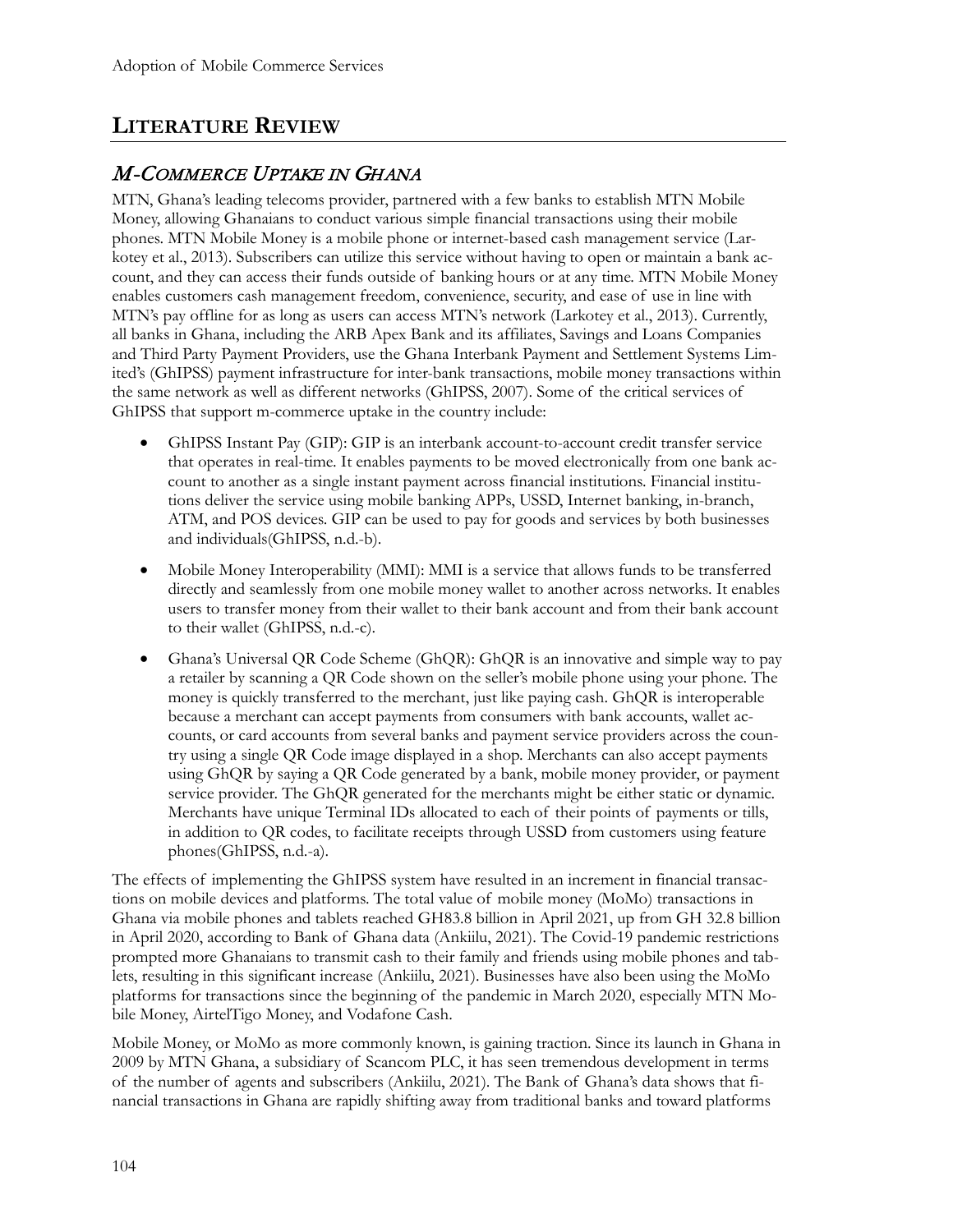like MTN Ghana, Airtigo Money, and Vodafone Cash. Increasingly, the range of mobile-accessible goods and services has expanded to include, among other things, the purchase of mobile communication credits, financial services, and the payment of government bills or salaries (Ankiilu, 2021).

According to Awiagah et al. (2016), the rates of mobile cellular subscription (MCS) and mobile density are improving in Ghana. They cited World Bank data which shows Ghana's MCS similarly exceeding the global average of 93 per 100 persons. In addition, in the report on *Mobile-Payment Banking in Africa: Five Strategies*, transactions using mobile wallets and phones accounted for 87% of GDP in Kenya and 82% in Ghana (Collins, 2021). The Bank of Ghana's March 2021 *Summary of Economic and Financial Data* indicates that the number of active mobile money accounts increased from 14.7 million in February 2020 to 17.5 million in February 2021, while the number of active agents increased from 235,000 to 465,000 (Ngila, 2021). The World Bank has named Ghana the fastest-growing mobile money market in Africa over the last five years (Collins, 2021; Ngila, 2021). It indicates that Ghana provides a favorable environment for m-commerce development and adoption.

### THEORETICAL BACKGROUND

The Technology Acceptance Model (TAM) propounded by Davis (1989) and its subsequent extensions, TAM2 and TAM3, remain the most widely used models in IS/IT adoption research and other fields of study. The TAM2 is an extension of the TAM, which uses domain-specific constructs when applied in new technology (Venkatesh & Davis, 2000). TAM3, which Venkatesh and Bala (2008) proposed, addresses frequent criticism of the TAM model. TAM3 thereby provides practical direction to practitioners on developing suitable interventions and mechanisms to encourage users to positively modify their behaviors toward adoption, acceptance, and usage of the new technology (Faqih & Jaradat, 2015). According to Faqih and Jaradat (2015) and Pipitwanichakarn and Wongtada (2020), TAM3 constructs of perceived usefulness and perceived ease of use were significant factors in explaining the individual's intention to adopt mobile commerce. Their research is in line with other research that shows m-commerce is influenced by both PU and PEOU (Pipitwanichakarn & Wongtada, 2019). Pankomera and van Greunen (2019) researched and found perceived usefulness and perceived ease of use as essential factors for m-commerce adoption. Our research uses PU and PEOU from TAM to examine artisans' behavioral intention to adopt m-commerce. According to Chong et al. (2011), m-commerce adoption research studied mainly models such as the TAM and Diffusion of Innovation (DOI). They stated further that even though these models are well established, their investigations mainly focus on decisions to adopt technology that is based on perceived ease of use, benefits, and technology characteristics (e.g., compatibility, trialability). Though m-commerce is a sub-set of ecommerce, its features are different from the latter. For example, users of m-commerce services might have more concern about privacy and security issues since data is transferred wirelessly thus making interception much easier (Chong et al., 2011).

TAM, whose primary constructs include behavioral intention (BI), attitude toward using (AT), perceived usefulness (PU), and perceived ease of use (PEOU), provides a basis for understanding the effect of external factors on internal beliefs, attitudes, and intentions.

Behavioral intention (BI) "is referred to the motivational factors that influence a given behavior where the stronger the intention to perform the behavior, the more likely the behavior will be performed" (LaMorte, 2019). According to Venkatesh et al. (2012), behavioral intention is the individual willingness to use and continue to use technology and the factor that determines technology usage. The most significant determinant of one's actual behavior is the BI. Perceived usefulness and perceived ease of use both influence attitude.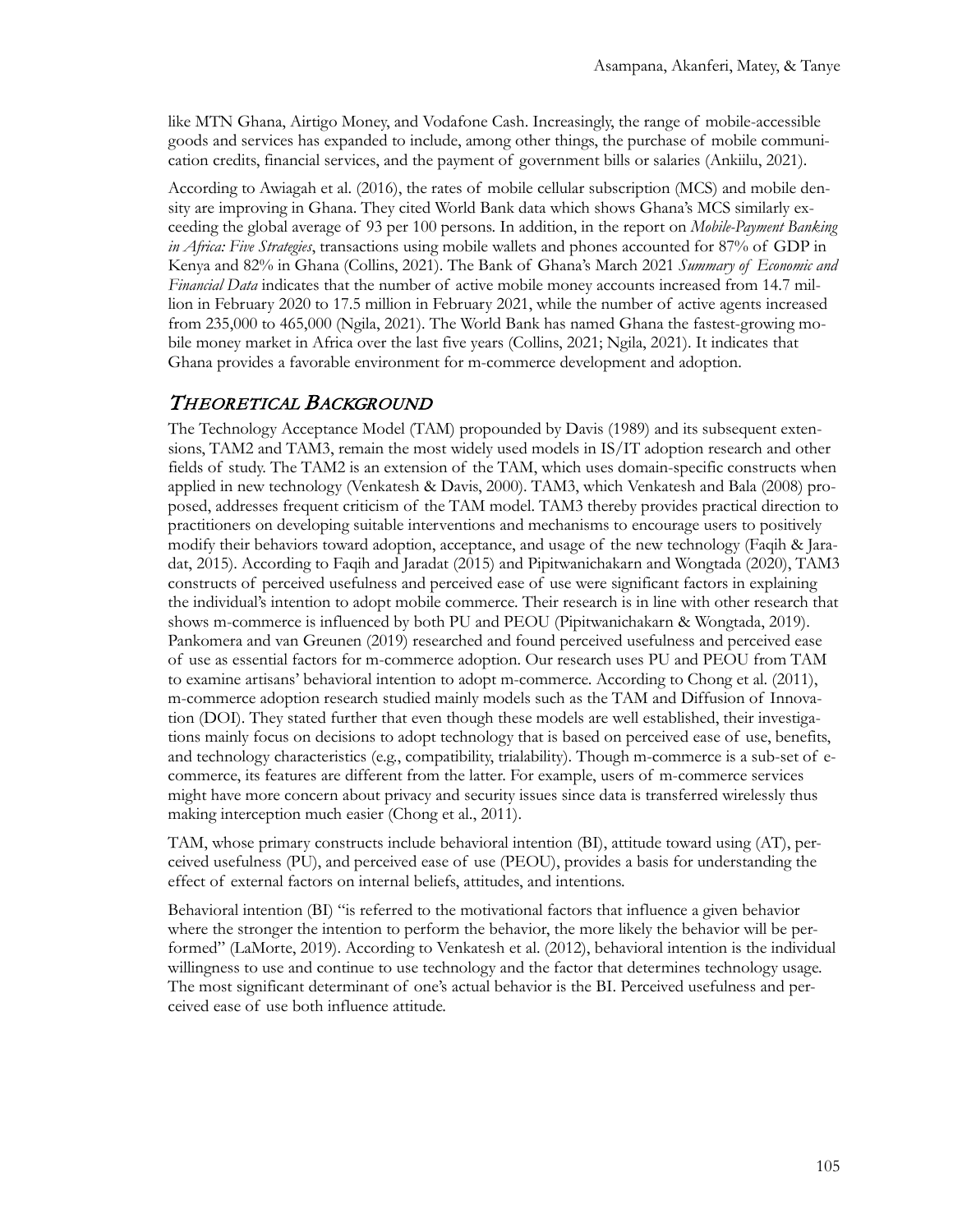# THEORY OF PLANNED BEHAVIOR

The Theory of Planned Behavior (TPB) evolved from the Theory of Reasoned Action (TRA), which states that attitudes toward behavior, subjective norms, and perceived behavioral control directly affect behavioral intentions and behaviors. TPB recognizes that behavior can be deliberate and planned. The additional construct added to TRA helps to account for situations where an individual lacks the control or resources necessary to freely carry out the targeted behavior (Ajzen, 1991).

In support of TPB, three constructs determine behavioral intentions: attitude toward the specific behavior, subjective norms, and perceived behavioral control. Perceived behavioral control describes people's perceptions of their ability to perform a given behavior and influences intention (Ajzen, 1991). TPB perceives human behavior as guided by three kinds of beliefs: behavioral beliefs, normative beliefs, and control beliefs. According to Zhang et al. (2012), the most significant difference between TPB and TAM is that whilst TAM focuses on users' internal perceptions, TPB pays critical attention to external factors.

The construct, subjective norm (SN), refers to the belief that a person's perception that most people who are important to them think they should or should not perform a particular behavior. It has been proven that SN directly affects both behavioral Intention (BI) and perceived usefulness (PU), indirectly influencing actual use. Additionally, it has also been established that experience and voluntariness can impact SN (Zhang et al., 2012). According to LaMorte (2019), SN refers to "the belief about whether most people approve or disapprove of the behavior". It relates to a person's beliefs about whether peers and people of importance think they should engage in the behavior. Kao & L'Huillier's (2022) research shows that construct attitude from TPB significantly influences mobile commerce adoption.

Similarly, Pankomera and van Greunen's (2019) research found social influence critical for m-commerce adoption in developing countries. However, the study by Kao & L'Huillier (2022) showed that subjective norm has a significant negative effect on behavioral intention to adopt mobile commerce. We use the constructs AT and SN from TPB to investigate m-commerce adoption by artisans.

According to LaMorte (2019), perceived behavioral control (PBC) "refers to a person's perception of the ease or difficulty of performing the behavior of interest". PBC varies across situations and actions, which results in a person having varying perceptions of behavioral control depending on the situation. This construct created the modification from TRA to TPB.

# DIFFUSION OF INNOVATION THEORY

E. M. Rogers, in 1962 developed the Diffusion of Innovation (DOI) theory. According to LaMorte (2019), "DOI originated in communication to explain how, over time, an idea or product gains momentum and diffuses (or spreads) through a specific population or social system". One of the oldest social science theories used in technology adoption frameworks, DOI tries to explain factors affecting spreading new ideas or technologies through cultures (Sahin, 2006; Tuffour et al., 2018). The result of this diffusion is that people adopt a new idea, behavior, or product as part of a social system. For adoption to be successful and practical, the person must first perceive the idea, behavior, or product as new or innovative. It is only through this process that diffusion is possible. The four elements that affect ideas or technology diffusion are innovation, communication channels, time, and a social system (Rogers, 1995; Tuffour et al., 2018). According to Wu and Wang (2005), DOI and TAM appear to be similar to some extent. For instance, a relative advantage in DOI is identical to perceived usefulness, while complexity is identical to perceived ease of use. Hence DOI and TAM can supplement each other well. Once integrated, both theories better clarify and predict information technology acceptance behavior (Zhang et al., 2012).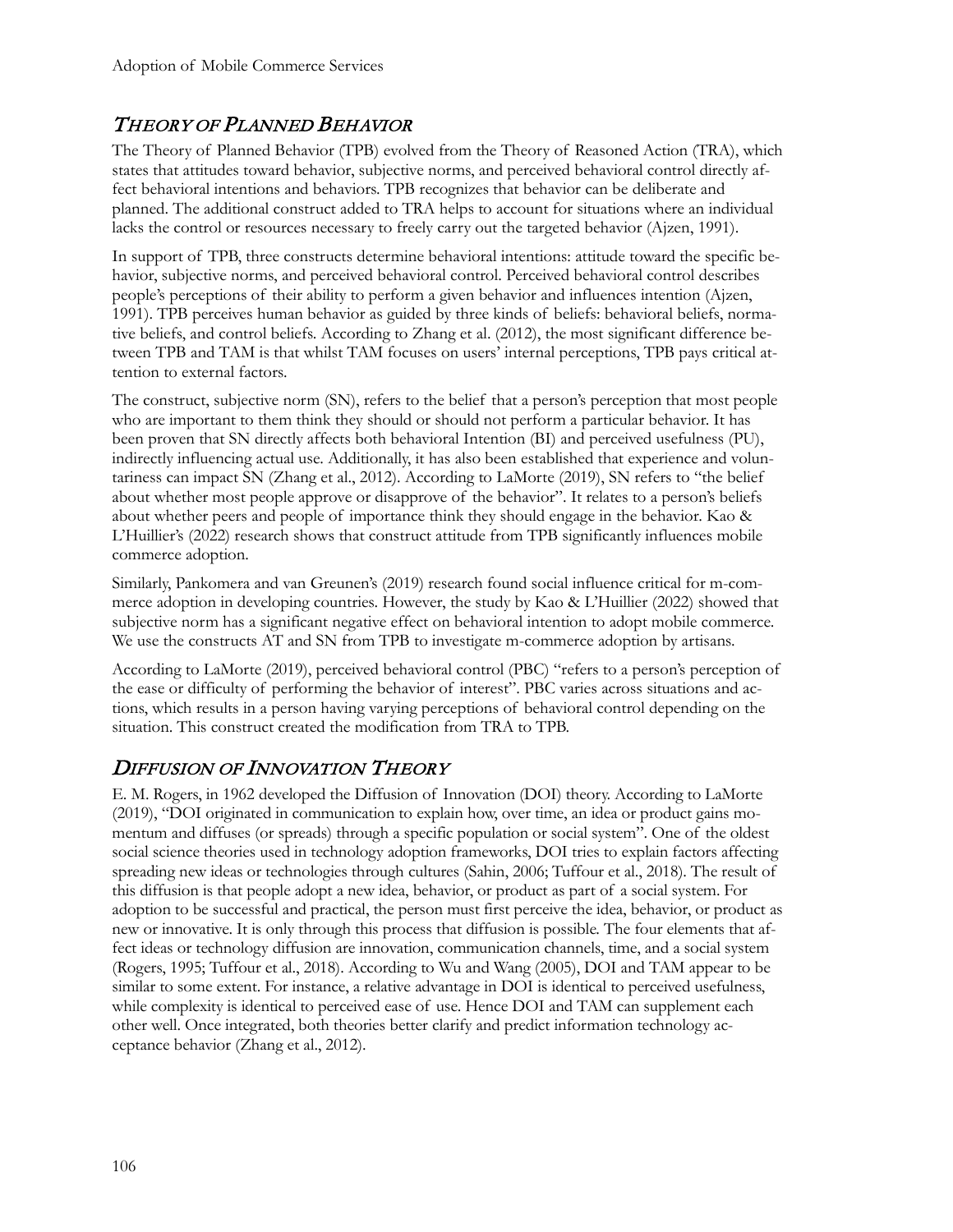# **RESEARCH MODEL AND HYPOTHESES**

The Technology Acceptance Model (TAM), Theory of Planned Behavior (TPB), and Diffusion of Innovations (DOI) have consistently been used and accepted as valid models in information technology-related research, including both electronic and mobile commerce. These three models hold supplementary roles. TAM focuses on internal perceptions, TPB concentrates on external influences, and DOI emphasizes innovation characteristics (Zhang et al., 2012). This research utilizes some of the constructs in Zhang et al.'s (2012) conceptual model and added constructs from Tuffour et al. (2018) to create a new conceptual model that ensures a comprehensive study on mobile commerce. All constructs used in this study have been tested by many researchers who were expected them to influence mobile commerce adoption.

According to the literature, DOI appears similar to TAM in several ways. For example, DOI's relative advantage and complexity are comparable to TAM's PU and PEOU (Wu & Wang, 2005). Additionally, DOI and TAM are excellent complements to one other. They provide a better explanation and forecast of information technology acceptance behavior once combined (Zhang et al., 2012).

In light of TAM's validity in explaining and forecasting users' acceptance behavior and its widespread use in mobile commerce adoption studies, this study adopts the constructs PU and PEOU from the technology acceptance model and supplements it with AT and SN from TPB. The integration of these constructs produces a solid theoretical foundation for our new conceptual model. Figure 1 shows our new conceptual model of the study, whilst Table 1 shows the definitions and sources of critical constructs used.



**Figure 1. Conceptual model**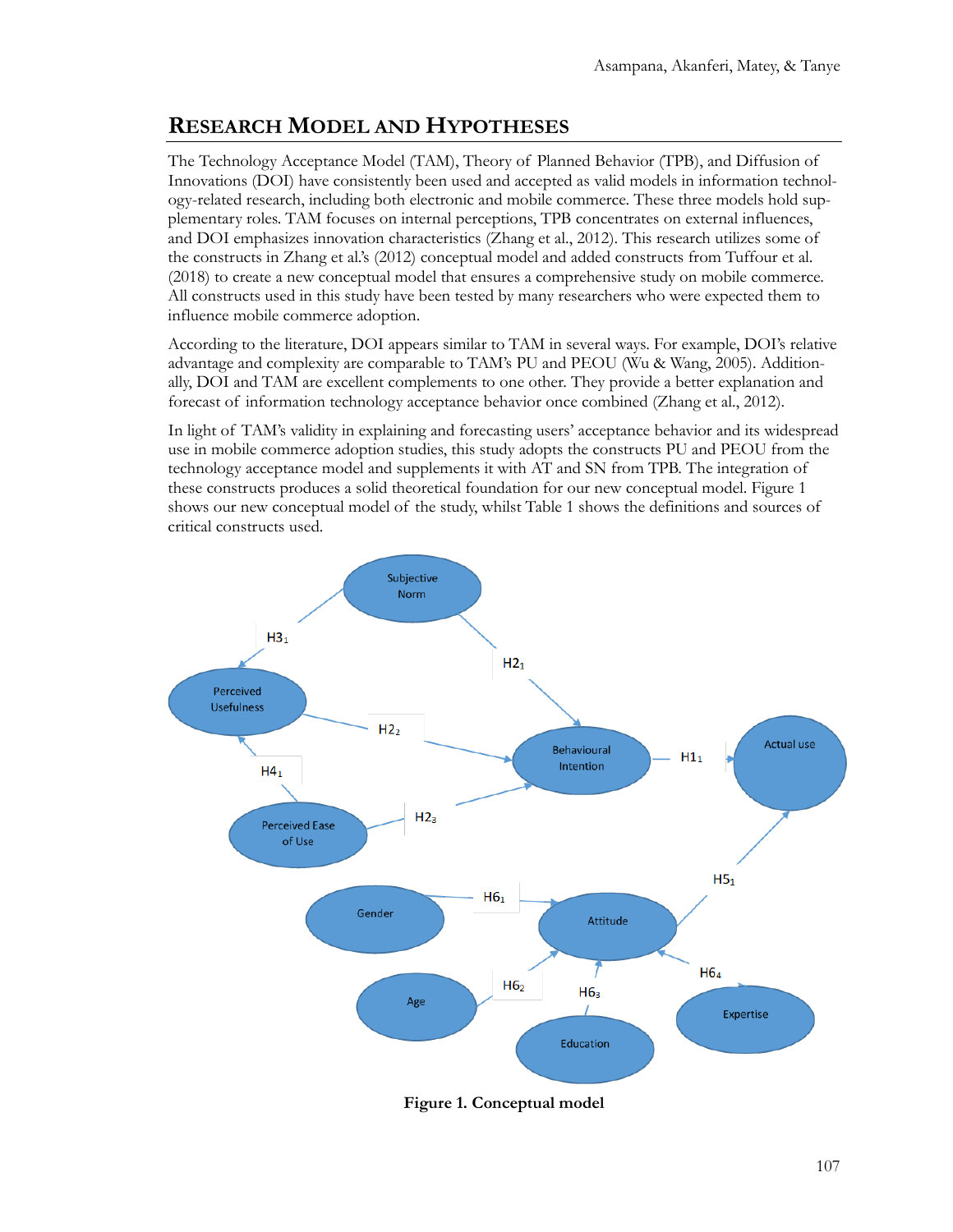| Construct                             | Definition                                                                                                                 | Source                       |
|---------------------------------------|----------------------------------------------------------------------------------------------------------------------------|------------------------------|
| Perceived<br>Usefulness (PU)          | The degree to which a person believes that using a par-<br>ticular system would enhance their job performance              | Davis (1989)                 |
| Perceived Ease of<br>Use (PEOU)       | The degree to which a person believes that using a par-<br>ticular system would be free of effort                          | Davis (1989)                 |
| Subjective Norm<br>(SN)               | A person's perception that most people who are im-<br>portant to him think he should or should not perform<br>the behavior | Fishbein and<br>Ajzen (1975) |
| Perceived Behavioral<br>Control (PBC) | A person's perception of the ease or difficulty of per-<br>forming the behavior of interest                                | Ajzen (1991)                 |

#### **Table 1. Main constructs in the proposed model**

Source: Zhang et al. (2012)

The constructs, perceived usefulness, and ease of use in TAM are easy to understand and employ in information systems research design. A person's intention to use new technology is positively related to the person's perception of how useful the technology is and how easy it could be used (Davis, 1989). The construct perceived usefulness affected an individual's intention to use mobile commerce (Singh & Srivastava, 2018; Zarmpou et al., 2012).

In the perspective of m-commerce, perceived usefulness and perceived ease of use have a favorable impact on intention to use. The perceived usefulness of m-commerce is predicted to impact technology adoption positively, i.e., the more suppliers see the benefits of adopting it, the more likely they are to accept it. Additionally, vendors will be more ready to get m-commence if they believe the technology is straightforward to understand (Pipitwanichakarn & Wongtada, 2019). Vendors will regard m-commerce as more valuable if perceived as easy to use. As a result, they will be more willing to adopt the technology. In the same vein, if vendors can offer superior benefits over alternative technological platforms like m-commerce, users such as artisans will adopt m-commerce more quickly. Hence, the following hypotheses can be formulated:

H11. Behavioral intention has a significant positive influence on the usage of m-commerce.

H22. Perceived usefulness has a positive effect on the behavioral intention to use m-commerce.

H23. Perceived ease of use positively influences the behavioral intention to use m-commerce.

H41. Perceived ease of use has a positive influence on the perceived usefulness to use m-commerce.

Venkatesh and Davis (2000) found that subjective norms in TPB directly influence behavioral intention and perceived usefulness, thereby indirectly influencing actual use. Many research relating to mobile commerce testified that subjective norm has a positive and significant association with behavioral intention (Awiagah et al., 2016; Kim et al., 2009; Kumar et al., 2020; Verma et al., 2021; Wei et al., 2009; Zhang et al., 2012). According to Deb and Agrawal (2017), subjective norms influence the ultimate acceptance of m-commerce services. Based on the above discussion, the researchers suggest the following hypotheses:

H21. Subjective norm has a positive influence on the behavioral intention to use m-commerce.

H31. Subjective norm has a positive influence on the perceived usefulness to use m-commerce.

An individual's educational level has proven to significantly influence their attitude towards adopting mobile commerce (Cullen & Kabanda, 2018; Tuffour et al., 2018). Expertise could refer to having a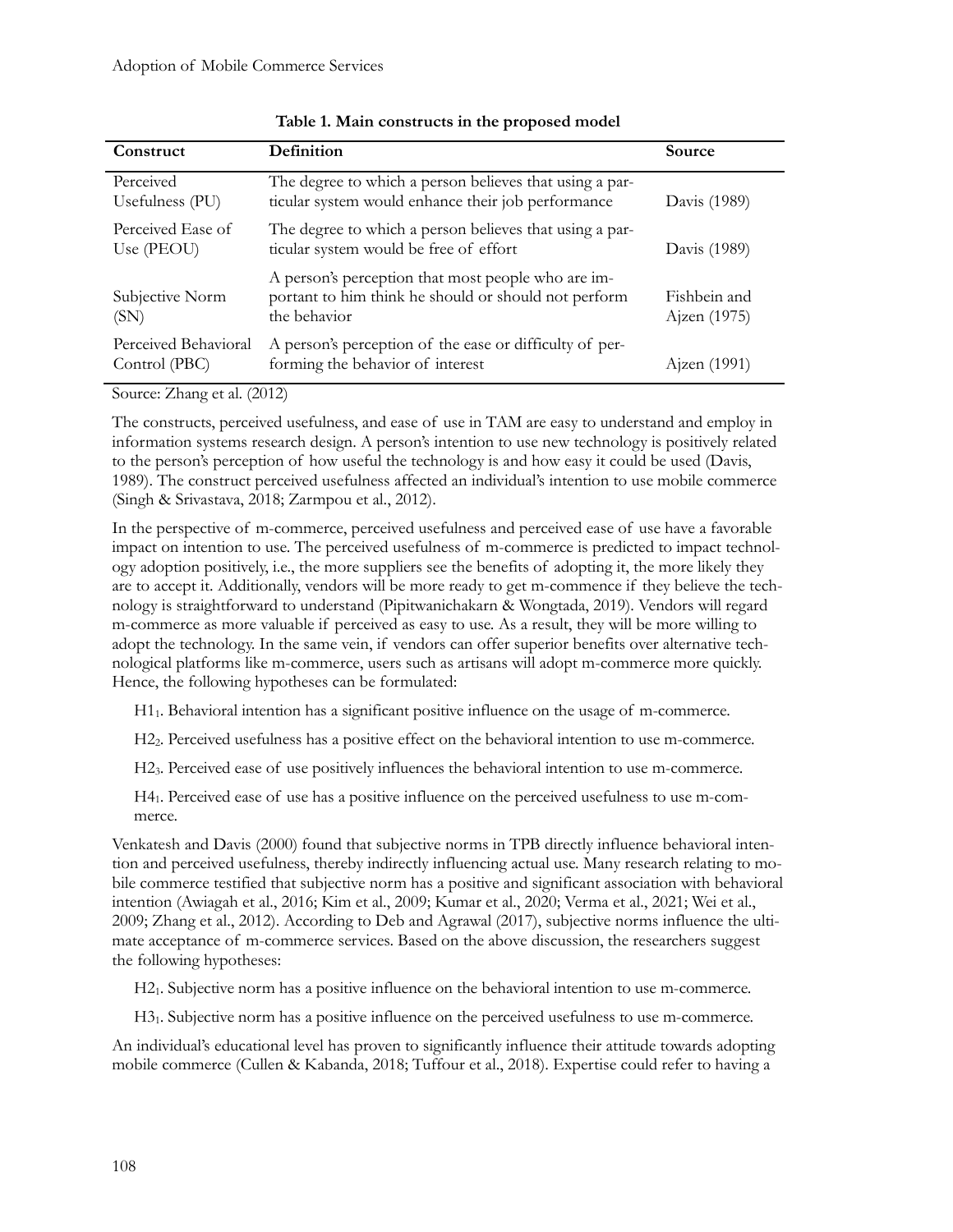high level of knowledge or skills acquired through formal or informal education. Therefore, the researchers find education and expertise as important factors and are included in the research. They suggest the following hypotheses:

H63: Education level of an artisan has a significant effect on attitude to adopt and use mobile commerce.

H64: Expertise of an artisan has a significant effect on attitude to adopt and use mobile commerce.

According to Tuffour et al. (2018), as people age, they attain the social status that makes them mature to use the internet and other IT-related facilities. The research also indicated that the male gender does not significantly influence attitude to adopt mobile commerce and service. In contrast, according to a report submitted by Dai et al. (2007), males show more intention to adopt mobile commerce than females. The researchers, therefore, consider an individual's age and gender as variables of interest for this study and suggest testing the following hypotheses:

H61: Females are more likely to adopt the use of mobile commerce than males.

H62: Age of an artisan has a significant effect on mobile commerce adoption.

According to Tuffour et al. (2018), small enterprise owners' attitudes significantly affect mobile commerce and service use. Sarkar et al.'s (2020) research findings identified several behavioral outcomes. It posited that exposure and use of m-commerce might translate into implicit and explicit behavior, which suggests that some of the behavioral effects may be internalized in the form of attitude (Sarkar et al., 2020). The researchers deem it appropriate to test the hypothesis:

H51: Artisans' attitude has a significant effect on their use of mobile commerce.

### **RESEARCH DESIGN AND METHOD**

The study was conducted by surveying factors influencing artisanal workers' adoption of mobile commerce in Ghana. A cross-sectional survey was conducted to measure the constructs and their relations to test the research model.

#### MEASUREMENT AND DATA COLLECTION

In this study, a survey instrument was developed based on established measures of constructs from mobile commerce literature. All the items used for the constructs of this study were adopted and modified from previous studies that were found to exhibit strong content validity.

The survey instrument collected information about the demographic characteristics of respondents, and the research constructs in the modified conceptual model, namely perceived usefulness, perceived ease of use, attitude, and subjective norms. As stated previously in this study, these constructs in the model are operationalized from existing measures developed, tested, and employed in previous research studies. The scale for the constructs used was modified from studies built on TAM, TPB, and Structural Equation Model (SEM) (Bhatti, 2007; Tuffour et al., 2018; Zhang et al., 2012). The items of the constructs were measured using a five-point Likert-type scale with anchors ranging from strongly disagree (1) to strongly agree (5) with three labeled as neutral.

The three items used to measure the construct subjective norms were almost identical to those of Bhattacherjee (2000) and Bhatti (2007). The five items that were used in the construct perceived usefulness construct and the four in perceived ease of use were adapted from Bhatti (2007) and Zhang et al. (2012). The questions describing the demographic characteristics were adapted from Bhatti (2007). The demographic characteristics were measured based on gender, age, educational level, and artisanal expertise. The first section consisted of four questions for eliciting demographic data, while the other area captured twenty-one items related to the constructs. The questionnaire was pre-tested on 30 artisans in Madina, a suburb in Accra. The purpose of the pre-test was to identify any ambiguity in the wordings and ensure that it had strong face validity. The measured reliability on the pre-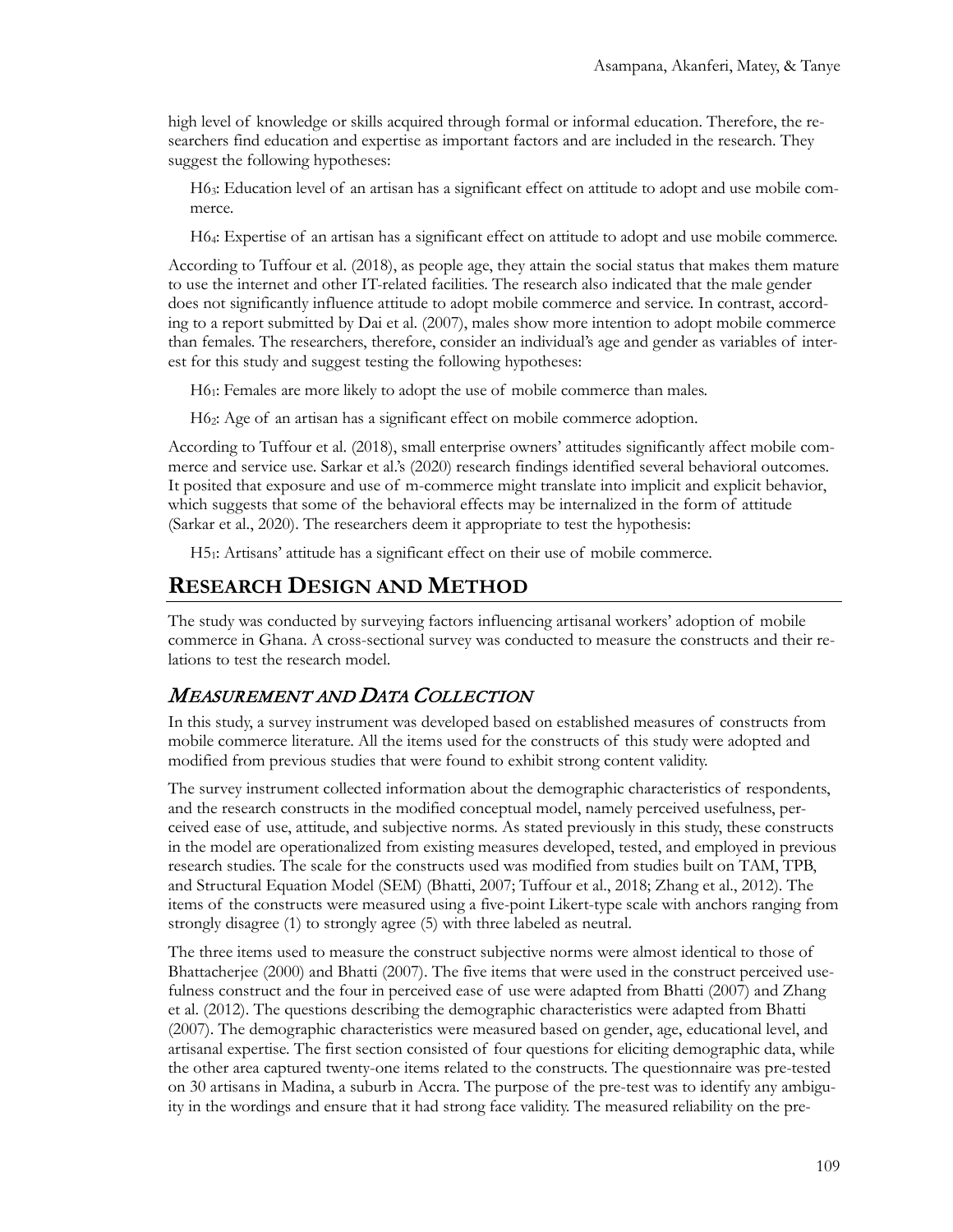tested questionnaire using Cronbach's alpha was between 0.73 and 0.84 for the instrument questions. Experts' opinions on the analysis of the pre-test showed a strong face validity and reliability, hence, the adoption of the questionnaire for this research.

#### **The population and sample size**

This study was conducted at artisanal shops in the Greater Accra Region of Ghana. Stratified random sampling techniques were used to collect data from the artisans randomly. A paper-based questionnaire was distributed to a representative sample. This survey method was selected over a webbased survey because it was challenging and almost impossible to find potential respondents' online details through which they could be reached. The study used descriptive analysis to detect the respondents' demographic and general characteristics and provided a descriptive profile. The acceptable minimum sample size for Partial Least Square (PLS) analysis is at least ten times the number of most complex construct items (Gefen et al., 2000). Assuming that all the constructs used in this survey are complex, then ten times the twenty-two items of these constructs will give a sample size of 220. The sample size is referred to as the number of elements to be included in the study (Sekaran, 2006).

The survey targeted 350 potential respondents of artisans in the Greater Region of Ghana, but 338 responses were received. The sample consisted of 69.2 % males and 30.8% females. The results also show that almost 57.7 % of the respondents were between the ages of 20 and 29, and the lowest, 11.5%, represented age categories of under 20 and 40-49.

All the respondents have had some level of formal education. Out of 338 respondents, 55.9% represent the highest number of our respondents who have had senior high/technical education. However, a very few of the respondents representing 1.8%, had higher national diploma/degree certificates. Additionally, the results further revealed that currently, within the space of the artisans, the highest expertise is in the electrical industry, contributing 28.1% and the least representing construction workers (2.4%). This is indicated in Table 2.

| <b>ATTRIBUTE</b> | <b>CATEGORIES</b>   | PERCENTAGE (%) |
|------------------|---------------------|----------------|
| Gender           | Male                | 69.2           |
|                  | Female              | 30.8           |
| Age              | Under 20            | 11.5           |
|                  | $20 - 29$           | 57.7           |
|                  | $30 - 39$           | 19.2           |
|                  | $40 - 49$           | 11.5           |
| Education        | Primary             | 15.4           |
|                  | <b>JHS</b>          | 26.9           |
|                  | SHS/Technical       | 55.9           |
|                  | HND/Degree          | 1.8            |
| Expertise        | Construction Worker | 2.4            |
|                  | Electrician         | 28.1           |
|                  | Auto mechanic       | 11.8           |
|                  | Hair/Nail Stylist   | 15.4           |
|                  | Dressmaking/Tailor  | 23.1           |
|                  | Welder              | 19.2           |

#### **Table 2. Demography of respondents**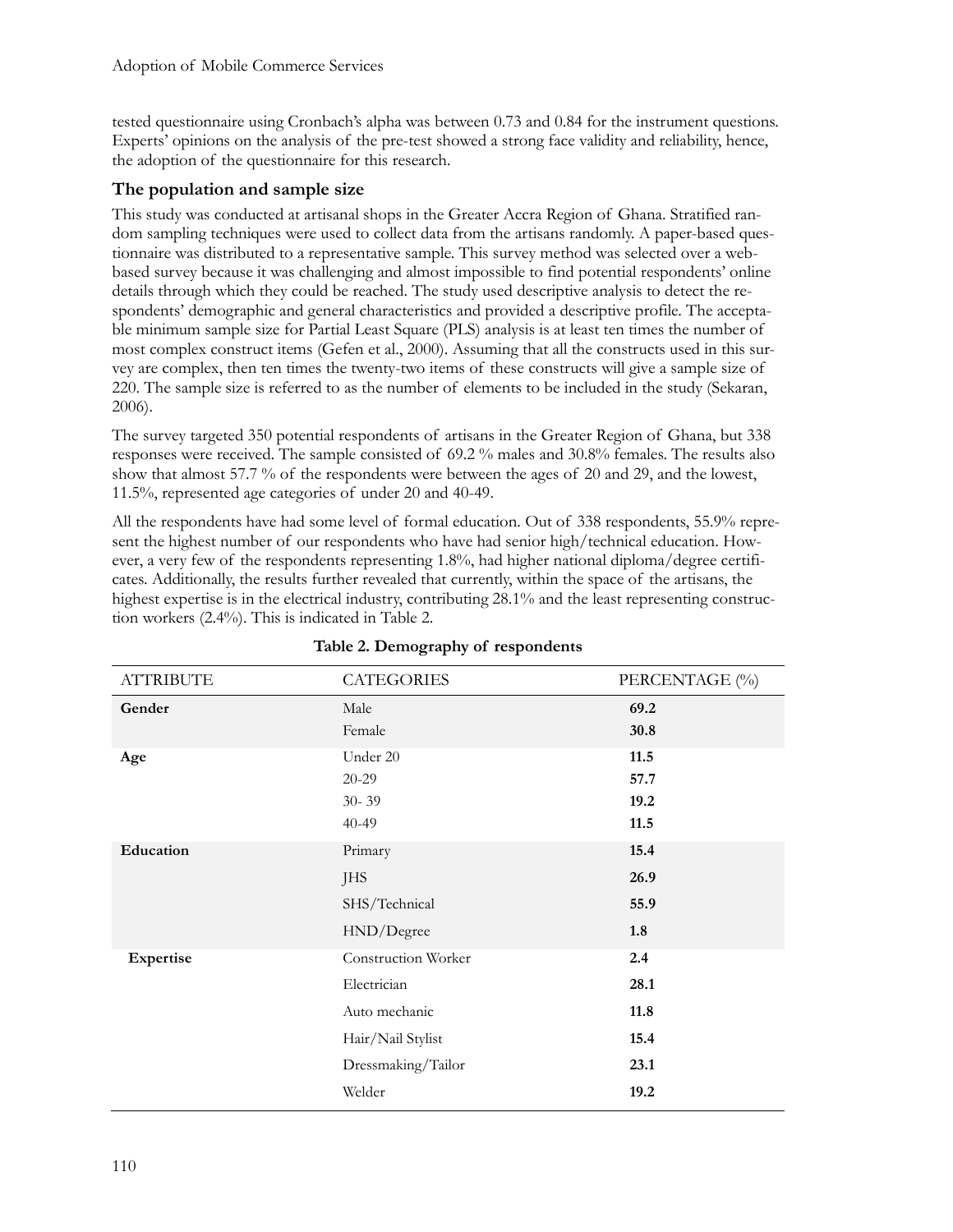### **RESULTS**

The survey data was captured in SPSS vs 25, converted to a comma-separated values (CSV) file format, and exported to SmartPLS vs 3.3.3 for all our inferential statistical analyses and the results for the structural model. The descriptive statistical results were generated using SPSS.

### MEASUREMENT MODEL

The measurement model was evaluated by the PLS technique using SmartPLS 3.3.3. Cronbach's alpha was used to measure the reliability of constructs, whilst composite reliability was also measured to test the model's internal consistency. Information in Table 3 shows that all constructs' Cronbach alpha and composite reliability values exceeded the acceptable level of 0.7 as recommended by Fornell & Larcker (1981), Nunnally (1978), and Ofori et al. (2018). The model's convergent validity was measured using two standards: (1) average variance extracted (AVE) for each variable should exceed 0.5; and (2) indicator factor loadings should also exceed 0.5 as recommended by Hair, Black, et al. (2010) and Ofori et al. (2018). By our measures, the AVE ranged from 0.55 to 0.72, which were above the acceptable. According to Hair, Ringle, et al. (2011), the convergent validity is suitable whenever the AVE values exceed 0.500, and hence our convergent validity is acceptable since all our evaluated AVE values are above 0.500

In reporting the discriminant validity, the researchers followed the Fornell-Larcker criterion, suggesting that AVE for each latent construct should be higher than the construct's highest squared correlation with any other latent construct (Fornell & Larcker, 1981). In addition, Chin (1998) suggests that each indicator's loading should be greater than all its cross-loadings. This is evident in Table 4 where all indicators load their highest on their respective construct and that no indicator loads higher on other constructs than on its intended construct. The Discriminant validity was evaluated using a heterotrait-monotrait ratio of correlation (HTMT) criterion as recommended by Henseler et al. (2016) and shown in Table 5.

| Item             | Construct                                                                   | Factor<br>Load-<br>ings | CA    | <b>CR</b> | AVE   |
|------------------|-----------------------------------------------------------------------------|-------------------------|-------|-----------|-------|
|                  | <b>Actual Use</b>                                                           |                         | 0.799 | 0.883     | 0.716 |
| AU01             | I use mobile commerce for transactions                                      | 0.846                   |       |           |       |
| AU02             | I use mobile commerce to make payment for some<br>products purchased        | 0.916                   |       |           |       |
| AU03             | I use mobile commerce to buy parts/ raw materials for<br>my work            | 0.770                   |       |           |       |
|                  | Attitude                                                                    |                         | 0.773 | 0.869     | 0.688 |
| AT <sub>01</sub> | Buying things or making mobile transactions is some-<br>thing I like doing  | 0.795                   |       |           |       |
| AT02             | My general opinion on mobile commerce is good                               | 0.870                   |       |           |       |
| AT03             | Using mobile commerce to buy a product seems an in-<br>telligent idea to me | 0.822                   |       |           |       |
|                  | <b>Behavioral Intention</b>                                                 |                         | 0.751 | 0.857     | 0.667 |
| <b>BI01</b>      | I intend to continue using mobile commerce transac-<br>tions in the future  | 0.861                   |       |           |       |

|  | Table 3. Construct reliability and validity |  |  |  |
|--|---------------------------------------------|--|--|--|
|--|---------------------------------------------|--|--|--|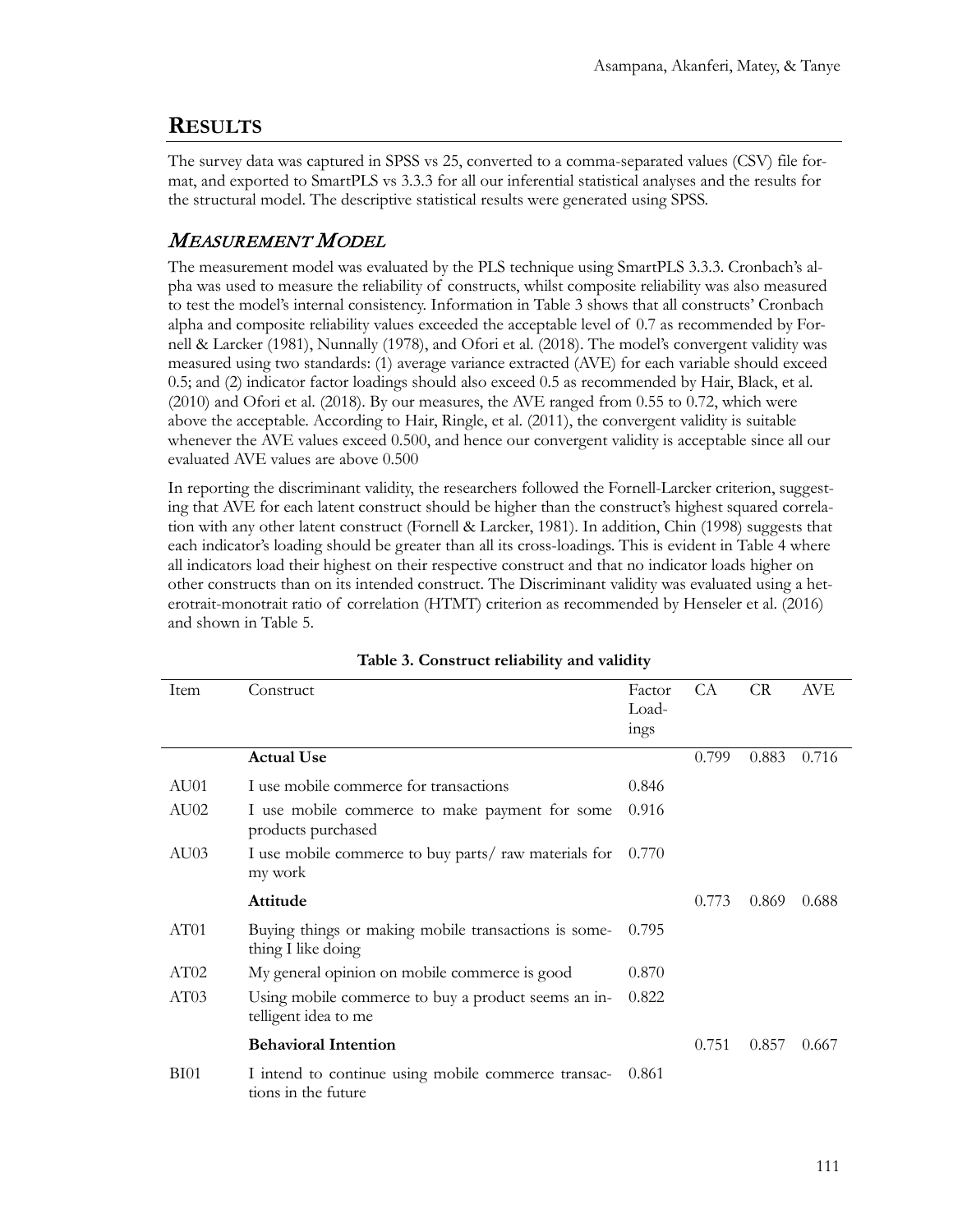### Adoption of Mobile Commerce Services

| Item             | Construct                                                       | Factor<br>Load-<br>ings | <b>CA</b> | <b>CR</b> | <b>AVE</b> |
|------------------|-----------------------------------------------------------------|-------------------------|-----------|-----------|------------|
| <b>BI02</b>      | I will always try to use mobile commerce                        | 0.761                   |           |           |            |
| <b>BI03</b>      | I plan to continue to use mobile commerce                       | 0.826                   |           |           |            |
|                  | <b>Perceived Ease of Use</b>                                    |                         | 0.843     | 0.889     | 0.668      |
| PEOU01           | Learning to use M-commerce is easy for me                       | 0.889                   |           |           |            |
| PEOU02           | It is easy to make M-commerce do what I want it to              | 0.849                   |           |           |            |
| PEOU03           | My interaction with M-commerce is clear and under-<br>standable | 0.791                   |           |           |            |
| PEOU04           | M-commerce is compatible with existing technology               | 0.732                   |           |           |            |
|                  | <b>Perceived usefulness</b>                                     |                         | 0.792     | 0.857     | 0.548      |
| PU <sub>01</sub> | Using M-commerce makes me save time                             | 0.640                   |           |           |            |
| <b>PU02</b>      | M-commerce contributes to the betterment of life                | 0.744                   |           |           |            |
| PU03             | It is fashionable to use M-commerce                             | 0.871                   |           |           |            |
| <b>PU04</b>      | M-commerce would not lead to an invasion of personal<br>privacy | 0.722                   |           |           |            |
| <b>PU05</b>      | It is safe to make a purchase using M-commerce                  | 0.705                   |           |           |            |
|                  | <b>Subjective Norm</b>                                          |                         | 0.762     | 0.861     | 0.674      |
| <b>SN01</b>      | People important to me think I should use M-commerce            | 0.832                   |           |           |            |
| SN02             | It is expected that people like me to use M-commerce            | 0.823                   |           |           |            |
| SN03             | People I look up to expect that I use M-commerce                | 0.808                   |           |           |            |

## **Table 4. Discriminant validity using Fornell–Larcker Criterion**

|                                | Actual<br>Use | Attitude | Behavioral<br>Intention | Perceived<br>Ease of<br>Use | Perceived<br>Usefulness | Subjective<br>Norm |
|--------------------------------|---------------|----------|-------------------------|-----------------------------|-------------------------|--------------------|
| Actual Use                     | 0.846         |          |                         |                             |                         |                    |
| Attitude                       | 0.662         | 0.829    |                         |                             |                         |                    |
| <b>Behavioral</b><br>Intention | 0.622         | 0.737    | 0.817                   |                             |                         |                    |
| Perceived<br>Ease of Use       | 0.241         | 0.129    | 0.201                   | 0.817                       |                         |                    |
| Perceived<br>Usefulness        | 0.316         | 0.350    | 0.402                   | 0.276                       | 0.741                   |                    |
| Subjective<br>norm             | 0.068         | 0.114    | 0.107                   | 0.080                       | 0.160                   | 0.821              |

Notes: Construct correlations with the square root of AVE along the diagonals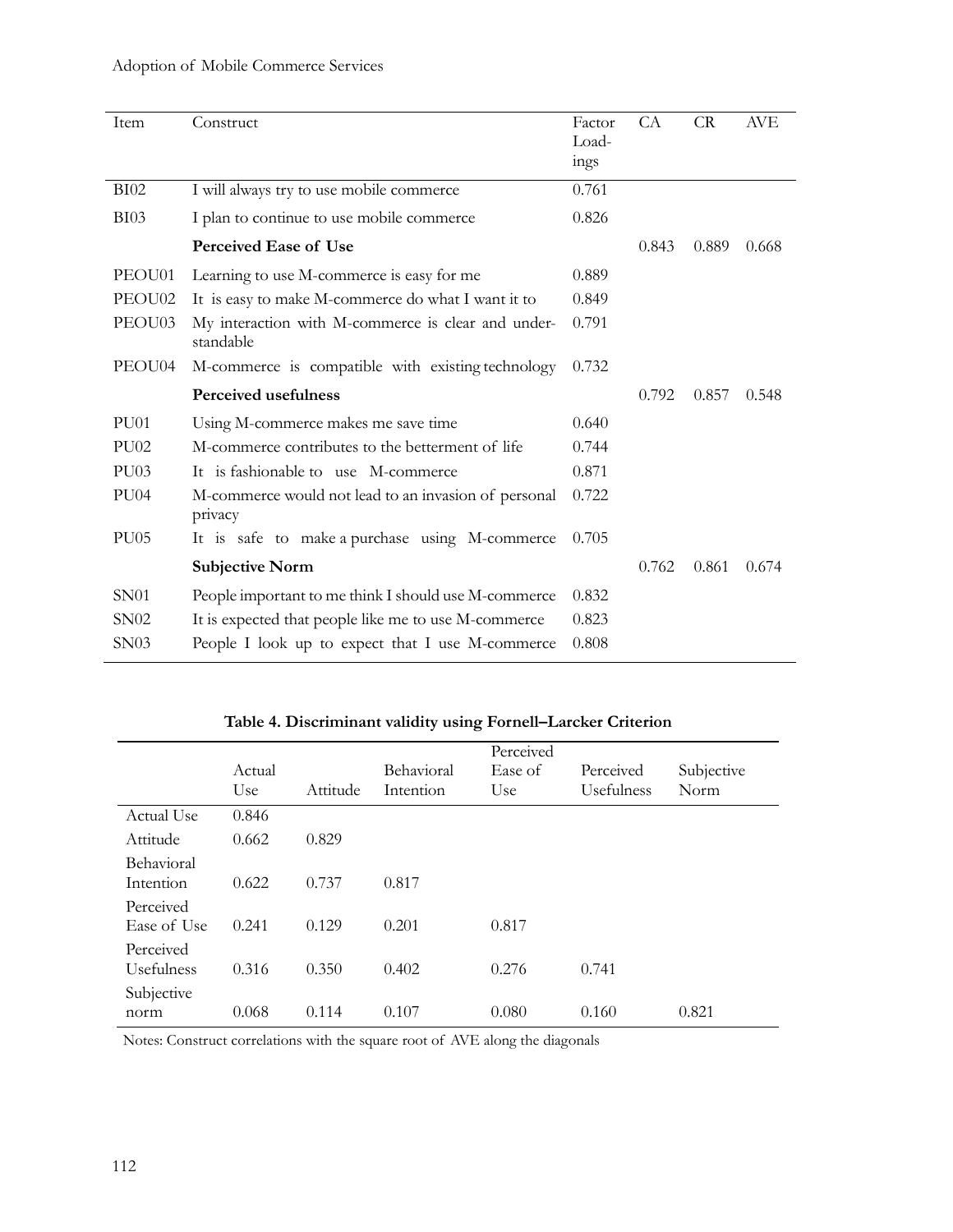|                          | Actual<br>Use | Atti-<br>tude | Behavioral<br>Intention | Perceived Ease<br>of Use | Perceived<br>Usefulness | Subjective<br>Norm |
|--------------------------|---------------|---------------|-------------------------|--------------------------|-------------------------|--------------------|
| Actual Use               |               |               |                         |                          |                         |                    |
| Attitude                 | 0.841         |               |                         |                          |                         |                    |
| Behavioral<br>Intention  | 0.801         | 0.958         |                         |                          |                         |                    |
| Perceived Ease<br>of Use | 0.269         | 0.144         | 0.22                    |                          |                         |                    |
| Perceived<br>Usefulness  | 0.387         | 0.473         | 0.488                   | 0.321                    |                         |                    |
| Subjective<br>norm       | 0.162         | 0.182         | 0.158                   | 0.146                    | 0.222                   |                    |

**Table 5. Heterotrait-monotrait ratio (HTMT)**

#### STRUCTURAL MODEL ASSESSMENT

The structural model results for testing our proposed hypotheses are shown in Table 6. Since p-values in all hypotheses are less than  $0.05$  other than  $H2_1$ ,  $H2_3$  and  $H6_1$ , all the proposed hypotheses were accepted except  $H2_1$ ,  $H2_3$ , and  $H6_1$  at a 5% level of significance.

| <b>Hypotheses</b> | Path                                          | β              | t     | D     | Results       |
|-------------------|-----------------------------------------------|----------------|-------|-------|---------------|
| H6 <sub>2</sub>   | $Age \geq$ Attitude                           | $-0.127$       | 2.769 | 0.006 | supported     |
| H5 <sub>1</sub>   | Attitude -> Actual Use                        | 0.447          | 6.859 | 0.000 | supported     |
| $H1_1$            | Behavioral Intention -> Actual Use            | 0.292          | 4.199 | 0.000 | supported     |
| H6 <sub>3</sub>   | Education -> Attitude                         | $-0.298$       | 6.827 | 0.000 | supported     |
| H6 <sub>4</sub>   | Expertise -> Attitude                         | 0.222          | 3.943 | 0.000 | supported     |
| H6 <sub>1</sub>   | Gender -> Attitude                            | $-0.108$       | 1.908 | 0.057 | Not supported |
| H2 <sub>3</sub>   | Perceived Ease of Use -> Behavioral Intention | 0.096          | 1.196 | 0.232 | Not supported |
| $H4_1$            | Perceived Ease of Use -> Perceived Usefulness | 0.265          | 5.070 | 0.000 | supported     |
| H2 <sub>2</sub>   | Perceived Usefulness -> Behavioral Intention  | 0.369          | 4.975 | 0.000 | supported     |
| $H2_1$            | Subjective norm -> Behavioral Intention       | 0.040          | 0.747 | 0.456 | Not supported |
| $H3_1$            | Subjective norm -> Perceived Usefulness       | 0.139          | 2.266 | 0.024 | supported     |
|                   |                                               | $\mathbf{R}^2$ |       |       |               |
|                   | Actual Use                                    | 0.478          |       |       |               |
|                   | Attitude                                      | 0.106          |       |       |               |
|                   | Behavioral Intention                          | 0.172          |       |       |               |
|                   | Perceived Usefulness                          | 0.095          |       |       |               |

**Table 6. Path coefficients and their significance**

Notes: SRMR= 0.106; ns-not significant

Regarding the outcome of artisans' behavioral intention,  $H1<sub>1</sub>$  states that behavioral intention has a significant positive influence on the usage of m-commerce. The results support the positive effect of behavioral intention on actual usage m-commerce (β = 0.292; p = 0.000). Our results did not show both subjective norm and perceived ease of use having significant positive influence on the behavioral intention to use m-commerce (β = 0.040; p = 0.456 and β = 0.096; p = 0.232 respectively). Hence, we did not find support for H2<sub>1</sub> and H2<sub>3</sub>. The results confirm that H2<sub>2</sub>, perceived usefulness, positively influences behavioral intention to use m-commerce (β = 0.369; p = 0.000). H3<sub>1</sub> and H4<sub>1</sub>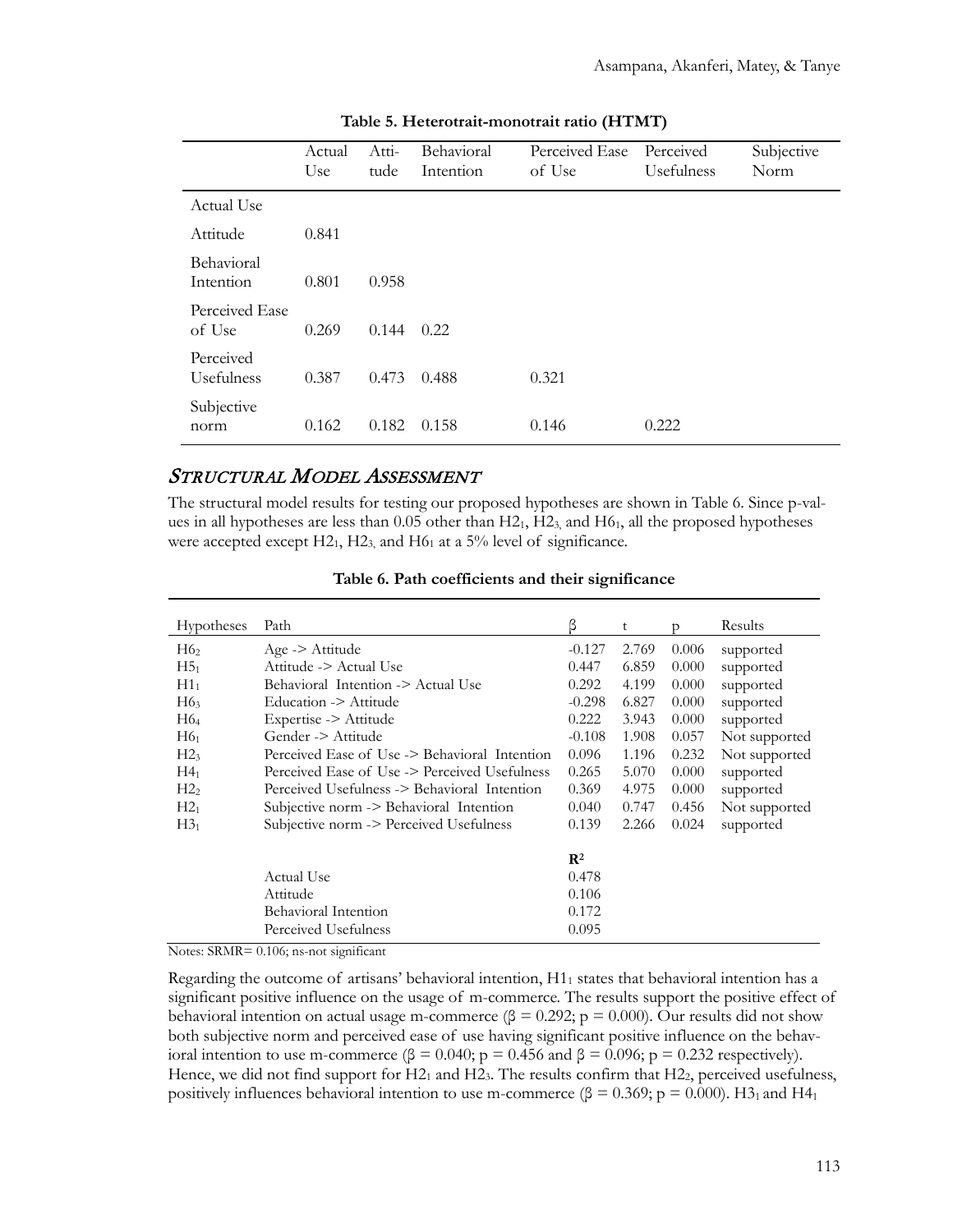hypothesized the positive influence of subjective norm and perceived ease of use on perceived usefulness were confirmed ( $\beta = 0.139$ ;  $p = 0.024$  and  $\beta = 0.139$ ;  $p = 0.024$  respectively). H4<sub>1</sub> also hypothesized the positive influence of subjective norm on perceived usefulness was confirmed (β = 0.265;  $p = 0.000$ ). Our results also support the positive effect of intention on actual usage of mcommerce ( $\beta = 0.447$ ;  $p = 0.000$ ). The results did not show that our hypothesized H6<sub>1</sub>, gender, has a significant positive influence on attitude to mobile commerce ( $\beta$  = -0.108; p = 0.056), hence, we did not find support for  $H_0$ . Our hypothesized results,  $H_0$  and  $H_0$ , show that both age and education negatively affect attitude to use m-commerce (β = -0.127; p = 0.006 and β = -0.298; p = 0.000 respectively). Our hypothesized H6<sub>4</sub> shows a significant positive influence of expertise on attitude ( $\beta$  =  $0.222$ ;  $p = 0.000$ ).

The multicollinearity test is a necessary statistical test to be executed for completeness. Multicollinearity measures the correlation between a variable's predictors (Kock, 2011). Variance inflation factors (VIFs) are calculated for each predictor variable item to determine the degree of multicollinearity. VIFs less than 5 indicate no multicollinearity (Hair, Black, et al., 2010). Table 7 shows that all VIFs values are within the recommended range. It suggests no multicollinearity among the model's predictors. Thus, multicollinearity is not a significant concern in this investigation.

| Constructs            | Indicators       | VIF   |
|-----------------------|------------------|-------|
| Actual Use            | AU01             | 1.933 |
|                       | AU02             | 2.522 |
|                       | AU03             | 1.574 |
| Attitude              | AT01             | 1.403 |
|                       | AT02             | 1.999 |
|                       | AT03             | 1.750 |
| Behavioral Intention  | <b>BI01</b>      | 1.648 |
|                       | <b>BI02</b>      | 1.373 |
|                       | <b>BI03</b>      | 1.594 |
| Perceived Ease of Use | PEOU01           | 1.938 |
|                       | PEOU02           | 2.251 |
|                       | PEOU03           | 2.149 |
|                       | PEOU04           | 1.586 |
| Perceived Usefulness  | PU <sub>01</sub> | 2.415 |
|                       | PU02             | 2.755 |
|                       | PU03             | 3.789 |
|                       | <b>PU04</b>      | 3.077 |
|                       | PU05             | 2.428 |
| Subjective Norm       | <b>SN01</b>      | 1.403 |
|                       | SN02             | 1.663 |
|                       | SN03             | 1.663 |

**Table 7. Multicollinearity**

Our research model's predictive validity was demonstrated using the variance explained  $(R^2)$  as the central criterion for assessing the structural model recommended by Henseler et al. (2016). It was found that the study's primary construct (actual use) has an  $\mathbb{R}^2$  value of 0.478. In contrast, the remaining constructs, attitude, behavioral intention, and perceived usefulness, had a variance of 0.106, 0.172, and 0.095, respectively. According to Hair, Risher, et al. (2019) and Shmueli et al. (2019), a higher level of R<sup>2</sup> of 0.75 is substantial, 0.50 is moderate, and 0.25 is measured as weak. Our results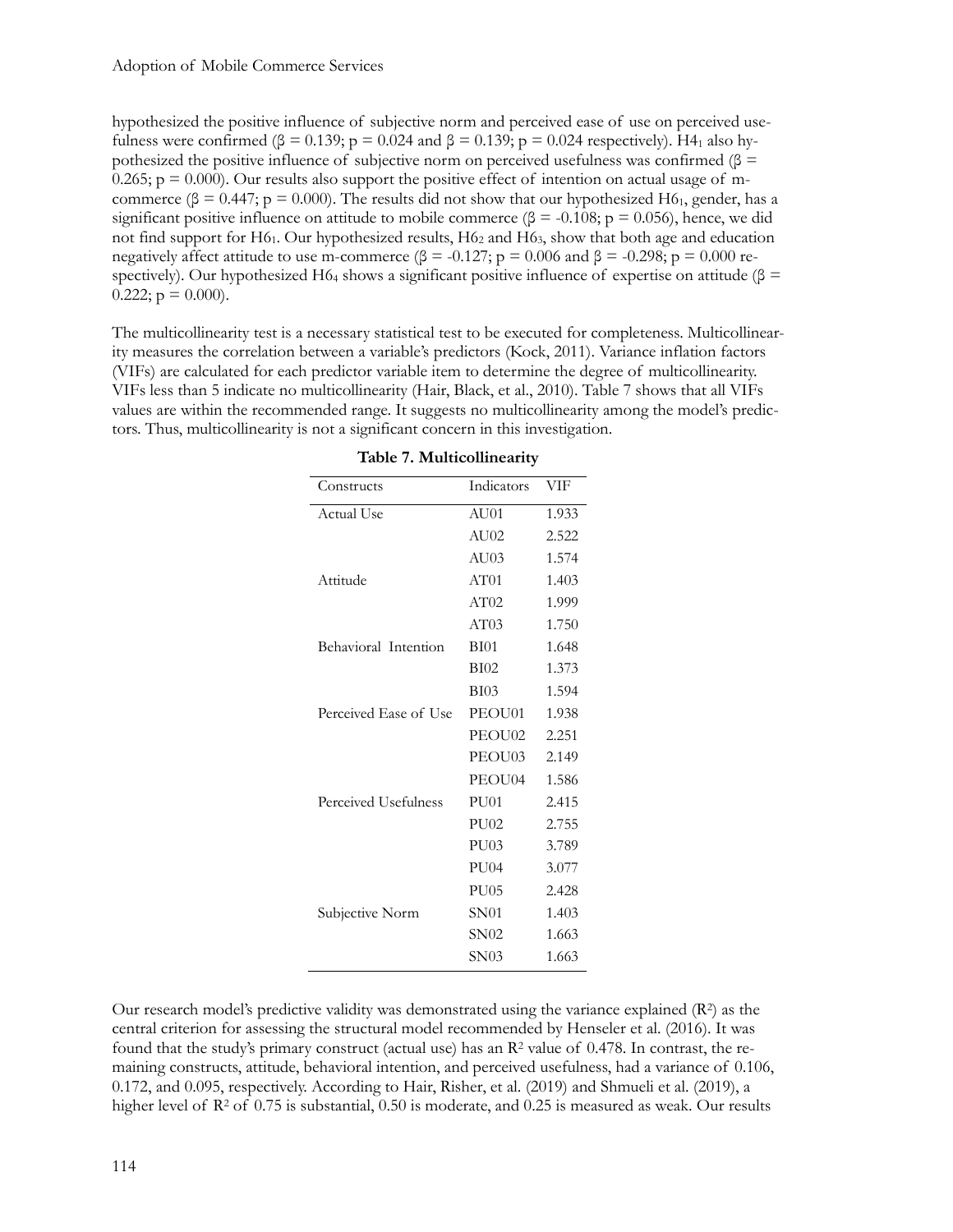show actual use with a value of 0.478 is moderate whilst the remaining are weak. However, the acceptable  $R<sup>2</sup>$  values vary depending on the environment, and in some areas, such as market forecasting, an  $\mathbb{R}^2$  value as low as 0.10 is deemed satisfactory (Raithel et al., 2012). These values give indications of sufficient values of R2, as shown in Table 6.

 $Q^2$  is a measure of predictive significance that determines whether a model is predictive or not ( $>0$  is good). It also establishes the endogenous components' predictive value. Q2 values greater than zero suggest that data has been adequately reconstructed and that the model is predictive (Joseph F. Hair et al., 2019). The Q2 values for our research are all greater than zero, as shown in Table 8.

|                                              |                   |                  | RMSE MAE Q <sup>2</sup> _predict |
|----------------------------------------------|-------------------|------------------|----------------------------------|
| Actual Use                                   |                   | 1.001 0.82 0.011 |                                  |
| Attitude                                     | 0.963 0.763 0.085 |                  |                                  |
| Behavioral Intention $0.993$ $0.741$ $0.031$ |                   |                  |                                  |
| Perceived Usefulness 0.964                   |                   | 0.801            | - 0.078                          |

**Table 8. Model's predictive accuracy**

Researchers have questioned whether the concept of model fit, as used in CB-SEM research, is useful for PLS-SEM applications (Hair, Hult, et al. 2017; Lohmöller, 1989; Rigdon, 2012). While the concept of model fit is essential in CB-SEM, it is less critical in PLS-SEM (Hair, Sarstedt, et al., 2019). The issue of model fit has resulted in some researchers coming to the false conclusion that PLS-SEM is ineffective for hypothesis testing and confirmation (Westland, 2015). Our model fit, SRMR = 0.106, is not significant. We choose not to focus on it as cautioned by Hair, Hult, et al. (2017) since the primary aim of the PLS method is to forecast indicators using component expansion (Hair, Ringle, et al., 2011; Jöreskog & Wold, 1982).



**Figure 2. PLS results for structural model**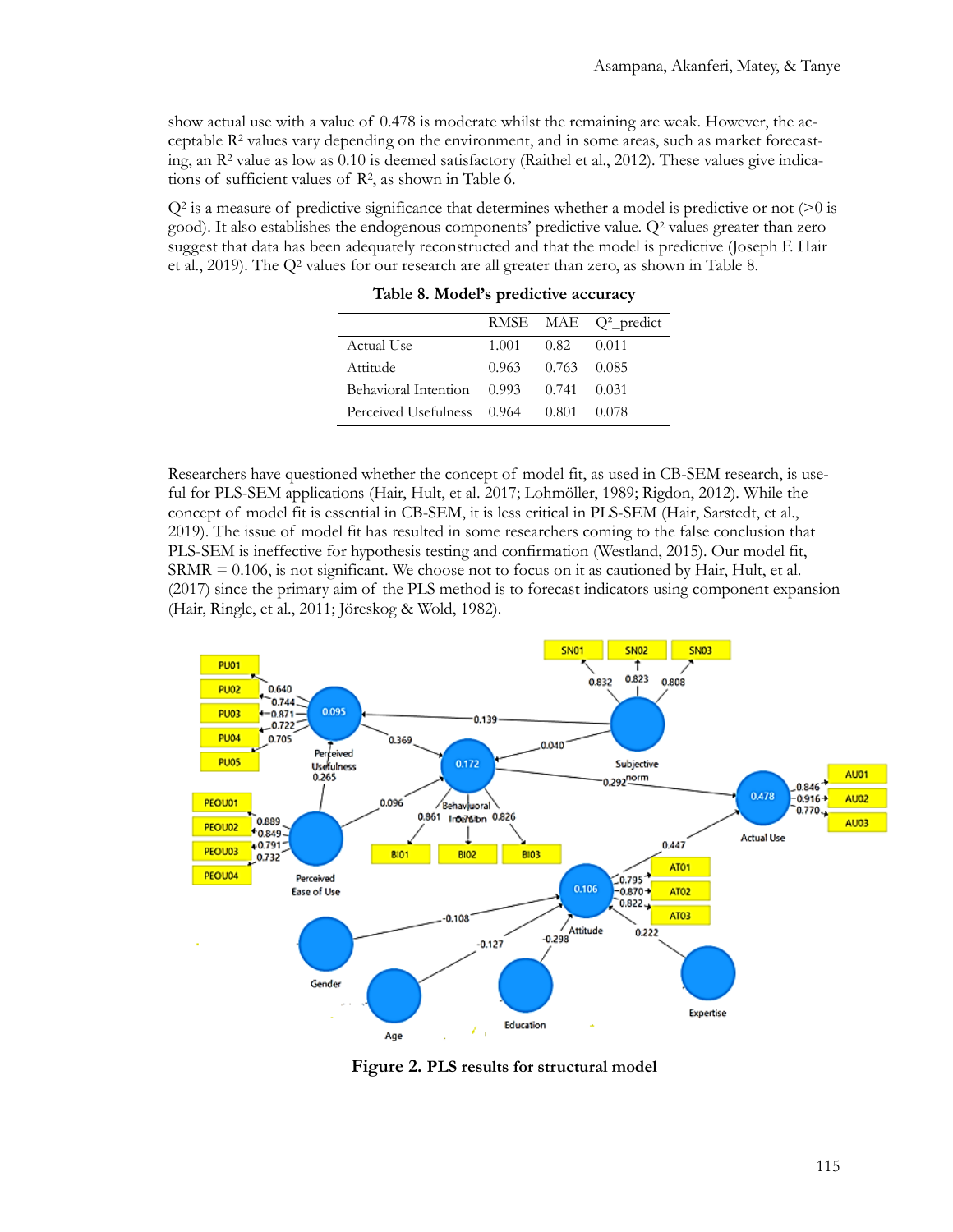Figure 2 depicts the estimation of path coefficients according to structural equation modeling using SmartPLS. Of the 11 pairs of relationships in our proposed model, 9 pairs are significant at the 0.05 level.

# **DISCUSSION AND CONCLUSIONS**

An analysis of the total effect of the structural equation model for this study is presented in Table 9. Our research findings indicate that perceived usefulness affects the behavioral intention to use mobile commerce. This finding is consistent with Davis (1989) and Zarmpou et al. (2012) as captured in the literature but contradicts studies done by Bhatti (2007) and Zhang et al. (2012), which failed to show significance. The finding also indicates a significant positive influence of the total effect of perceived usefulness on actual usage of mobile commerce (β = 0.108;  $p = 0.000$ ) as shown in Table 9. It implies that artisans perceive m-commerce to be useful but they actually use m-commerce services in their day-to-day transactions.

| <b>Hypotheses</b> | Path                                          | β        | t     | $\mathcal{D}$ | Results       |
|-------------------|-----------------------------------------------|----------|-------|---------------|---------------|
| Total Effect      | Age -> Actual Use                             | $-0.057$ | 3.073 | 0.002         | Supported     |
|                   | $Age \geq$ Attitude                           | $-0.127$ | 2.769 | 0.006         | Supported     |
|                   | Attitude -> Actual Use                        | 0.447    | 6.859 | 0.000         | Supported     |
|                   | Behavioral Intention -> Actual Use            | 0.292    | 4.199 | 0.000         | Supported     |
| Total Effect      | Education -> Actual Use                       | $-0.133$ | 5.810 | 0.000         | Supported     |
|                   | Education -> Attitude                         | $-0.298$ | 6.827 | 0.000         | Supported     |
| Total Effect      | Expertise -> Actual Use                       | 0.099    | 3.525 | 0.000         | Supported     |
|                   | Expertise -> Attitude                         | 0.222    | 3.943 | 0.000         | Supported     |
| Total Effect      | Gender -> Actual Use                          | $-0.048$ | 2.001 | 0.046         | Supported     |
|                   | Gender -> Attitude                            | $-0.108$ | 1.908 | 0.057         | Not Supported |
| Total Effect      | Perceived Ease of Use -> Actual Use           | 0.056    | 2.192 | 0.029         | Supported     |
|                   | Perceived Ease of Use -> Behavioral Intention | 0.193    | 3.121 | 0.002         | Supported     |
|                   | Perceived Ease of Use -> Perceived Usefulness | 0.265    | 5.070 | 0.000         | Supported     |
| Total Effect      | Perceived Usefulness -> Actual Use            | 0.108    | 3.637 | 0.000         | Supported     |
|                   | Perceived Usefulness -> Behavioral Intention  | 0.369    | 4.975 | 0.000         | Supported     |
| Total Effect      | Subjective norm -> Actual Use                 | 0.027    | 1.448 | 0.148         | Not Supported |
|                   | Subjective norm -> Behavioral Intention       | 0.091    | 1.645 | 0.101         | Not Supported |
|                   | Subjective norm -> Perceived Usefulness       | 0.139    | 2.266 | 0.024         | Supported     |

|  |  | Table 9. Total effect |
|--|--|-----------------------|
|--|--|-----------------------|

The study also establishes that subjective norms directly influence the perceived usefulness to adopt mobile commerce. It confirms studies done by Bhatti (2007) and Zhang et al. (2012) and is also consistent with Venkatesh and Davis (2000). Social influences help to shape a person's valuation of their confidence in or ability to use a system well, which confirms why subjective norms are often used to explain the rapid adoption of technology. This study reveals a significant effect of normative pressure to use.

Our findings show that perceived ease of use significantly influences perceived usefulness to use mobile commerce. This finding was in accord with Zhang et al. (2012) and Davis (1989). The result also suggests a positive significant total effect of perceived ease of use on actual usage of mobile commerce ( $\beta$  = 0.056; p = 0.029) as shown in Table 9. It also implies that artisans perceive m-commerce to be easy to use and use m-commerce services in their everyday transactions.

The findings also show that behavioral intention has a significant positive influence on the actual use of mobile commerce. This finding was in accord with Zhang et al. (2012) and Davis (1989). In the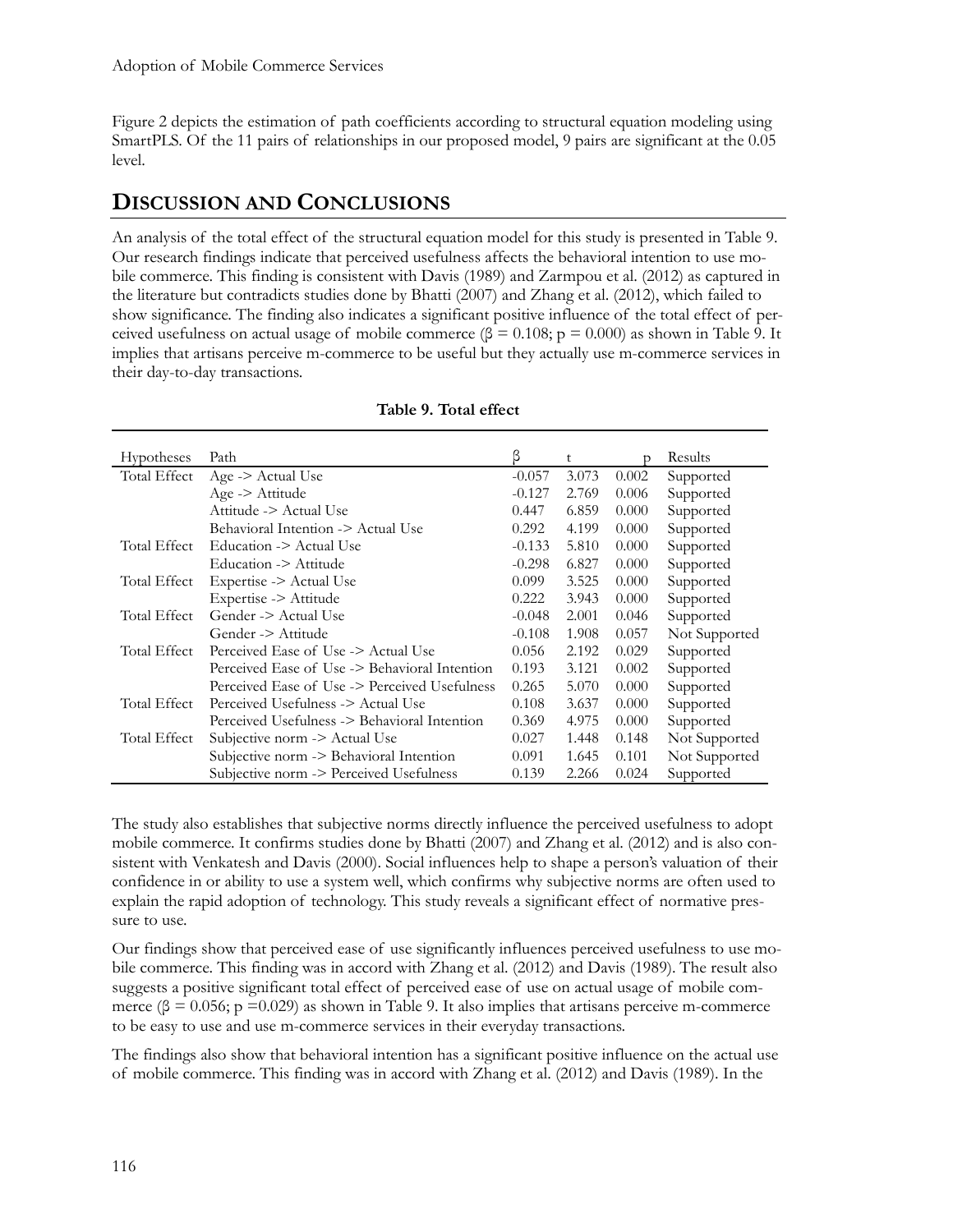same vein, an attitude has a significant positive effect on the actual use of mobile commerce. This finding confirms with previous results of Tuffour et al. (2018).

The study established that artisans' expertise has a significant positive influence on their attitude to adopt m-commerce and has a substantial positive effect on their actual usage of m-commerce ( $\beta$  = 0.099;  $p = 0.000$ , as shown in Table 9.

The adverse effects of age on attitude to adopt m-commerce, with an indicative coefficient of -0.127, shows that the lower the age, the more positive attitude of the individual to adopt mobile commerce which contradicts Tuffour et al. (2018), Cullen and Kabanda (2018), and Dai et al. (2007). The finding further indicates that individuals of a lower age turn to use more m-commerce services than those of a higher age ( $\beta$  = -0.057; p = 0.002), as shown in Table 9.

Our findings show that the total effect of gender (with a female dummy value of 2) negatively influences the actual usage of mobile commerce. It implies that males use mobile commerce more than their female counterparts ( $\beta$  = -0.048; p = 0.046), as shown in Table 9.

Also, the negative effects of education on attitude, with an indicative coefficient of -0.298, show that the lower artisans' education, the more positive attitude towards mobile commerce which contradicts Cullen and Kabanda (2018) and Tuffour et al. (2018).

Artisans' attitude has the most substantial significant and positive influence on mobile commerce's actual usage, followed by behavioral intention with predictive powers of 44.7% and 29.2%, respectively.

### **IMPLICATION**

Mobile commerce has become a new, convenient, and user-friendly platform for individuals and organizations to conduct business transactions. The research has also brought some implications for mobile commerce providers and researchers. For practical implications, mobile commerce service providers and governments in developing countries can use the information gathered in this study to design a plan to improve customer use of mobile commerce services. It can be done by focusing on factors that influence customer behavioral intention to adopt m-commerce.

First of all, customers often choose mobile applications because they provide a better user experience. They have been optimized to provide a fast and streamlined shopping experience that is simple to browse and just takes a few clicks, resulting in more sales and leads as the consumer has a far more delightful experience than with other techniques. Mobile commerce service providers should strategically pay critical attention to customer-centered factors that positively affect the adoption of mobile commerce innovations than focusing exclusively on technology-related issues. Mobile service providers can attract and retain more users if they carefully consider promoting elements like perceived usefulness and perceived ease of use which directly or indirectly affect the individuals' decision to adopt information technology from consumer perspectives.

Secondly, the beauty of e-commerce is that one can always find new customers to target. Anyone who visits a website can become a customer, and m-commerce platforms are no exception. Since our findings show that younger people are more likely to adopt and use mobile-friendly websites and Apps, m-commerce service providers could develop mobile targeting strategies to enhance their chances of gaining new customers. Mobile retargeting, for example, is an m-commerce feature that allows businesses to target advertisements at customers who visit their website. Various technologies available in m-commerce enable firms to continue to attract new clients, so companies should use them to boost sales and leads.

Thirdly, m-commerce is beneficial not only to online sales but also to in-store sales of businesses. Customers utilize their mobile devices to search for products they see in stores, such as product reviews, pricing alternatives, and if neighboring stores have certain items in stock. Businesses can ex-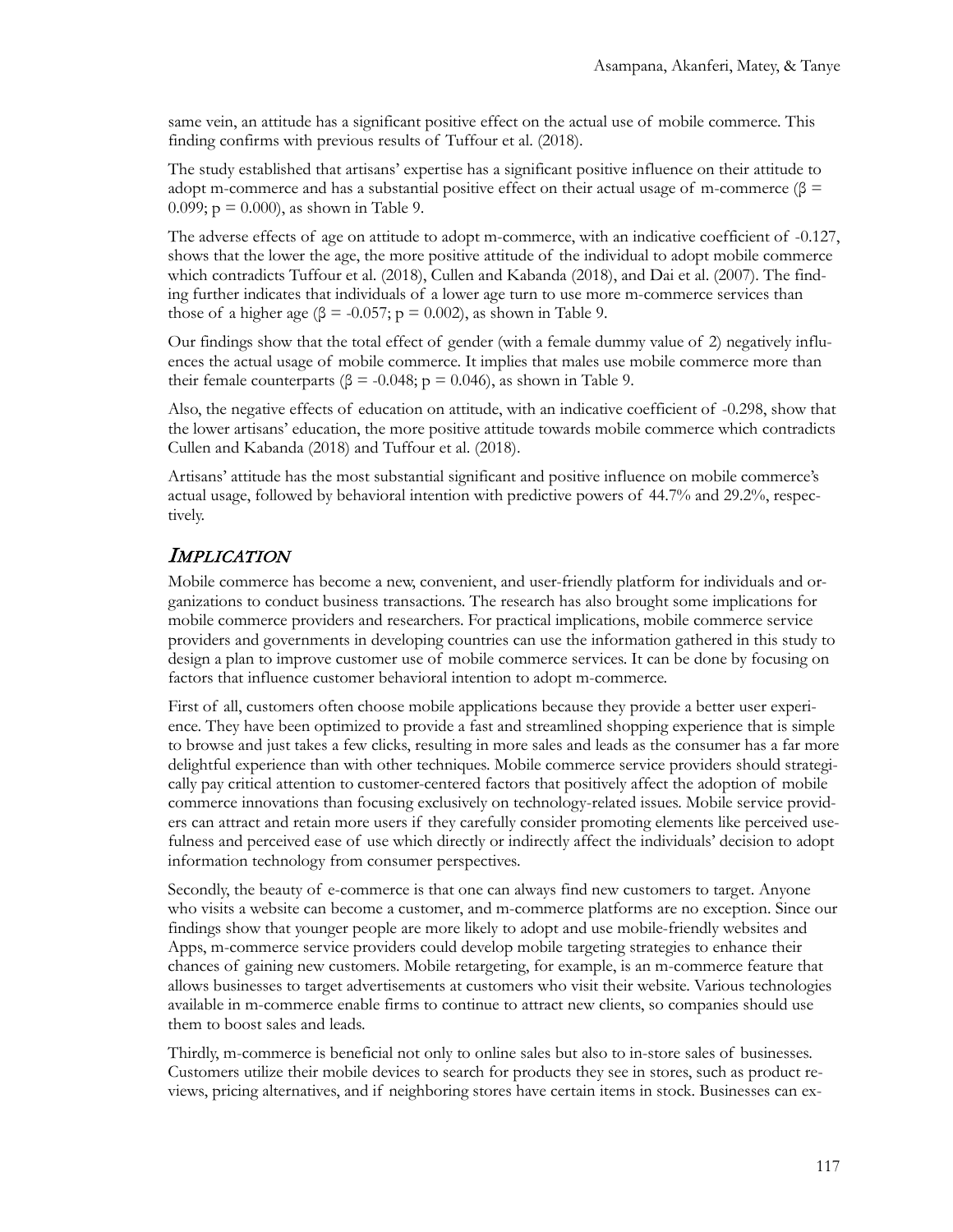pect to grow sales in-store and online with the correct m-commerce platform, ensuring they're catering to a broader clientele. M-commerce service providers should therefore devise strategies to attract and retain m-commerce customers. According to our findings, it can be achieved by promoting factors such as perceived usefulness and behavioral intentions, which have a significant positive effect on the adoption and usage of m-commerce services.

In terms of theoretical implication, our newly developed conceptual model showed that perceived ease of use and subjective norms positively influence perceived usefulness, whilst perceived usefulness was positively associated with behavioral intention. Attitude and behavioral intention positively impact customers' adoption and usage of m-commerce services. As a result of this research, a new conceptual model based on the integration of TAM and TPB was developed. Researchers can conduct future research to test the robustness of this new model.

## CONCLUSION

This research study developed and tested a new conceptual model based on the extended TAM with additional constructs and analyzed the moderating effects on individual adoption and actual usage of mobile commerce. The research results demonstrated that the number of convergences of our findings far outweighs divergence among previous findings.

Apart from gender, perceived ease of use, and subjective norms that did not have specific effects on mobile commerce adoption, all the remaining constructs showed significant results. The moderating effect of age, educational level, perceived usefulness, expertise, attitude, and behavioral intention on mobile commerce adoption would surely be helpful information for mobile commerce service providers to develop appropriate strategies to enhance operational excellence and gain competitive advantage.

The limitations of our research include small sample size and a smaller study site (Accra). For future research, the samples size could be increased, and also the study site could be expanded to include all the sixteen regions of Ghana to give a broader representation. Further studies can also be conducted to test the new conceptual model developed by the authors.

# **REFERENCES**

- Ajzen, I. (1991). The theory of planned behavior. *Journal of Organizational Behavior and Human Decision, 50*(2), 179-211. [https://doi.org/10.1016/0749](https://doi.org/10.1016/0749-5978(91)90020-T)-5978(91)90020-T
- AlFahl, H. (2018). Mobile commerce adoption. In Information Resources Management Association (Ed.), *Mobile commerce: Concepts, methodologies, tools, and applications* (pp. 820-848). IGI Global. [https://doi.org/10.4018/978](https://doi.org/10.4018/978-1-5225-2599-8.ch040)-1-5225-2599-8.ch040
- Ankiilu, M. (2021). *Ghana's mobile money transactions jump in value by GH¢51 billion*. [https://africaneyere](https://africaneyereport.com/ghanas-mobile-money-transactions-jump-in-value-by-gh%C2%A251-billion/)[port.com/ghanas](https://africaneyereport.com/ghanas-mobile-money-transactions-jump-in-value-by-gh%C2%A251-billion/)-mobile-money-transactions-jump-in-value-by-gh%C2%A251-billion/
- Awiagah, R., Kang, J., & Lim, J. I. (2016). Factors affecting e-commerce adoption among SMEs in Ghana. *Information Development, 32*(4), 815–836.<https://doi.org/10.1177/0266666915571427>
- Bhattacherjee, A. (2000). Acceptance of e-commerce services: The case of electronic brokerages. *IEEE Transactions of Systems, Man and Cybernetics, 30*(4), 411-420.<https://doi.org/10.1109/3468.852435>
- Bhatti, T. (2007). Exploring factors influencing the adoption of mobile commerce. *Journal of Internet Banking and Commerce, 12*(3).
- Chau, N. T., Deng, H., & Tay, R. (2021). A perception-based model for mobile commerce adoption in Vietnamese small and medium-sized enterprises. *Journal of Global Information Management, 29*(1), 44-67. <https://doi.org/10.4018/JGIM.2021010103>
- Chin, W. W. (1998). The partial least squares approach to structural equation modeling. *Modern Methods for Business Research, 295*(2), 295-336.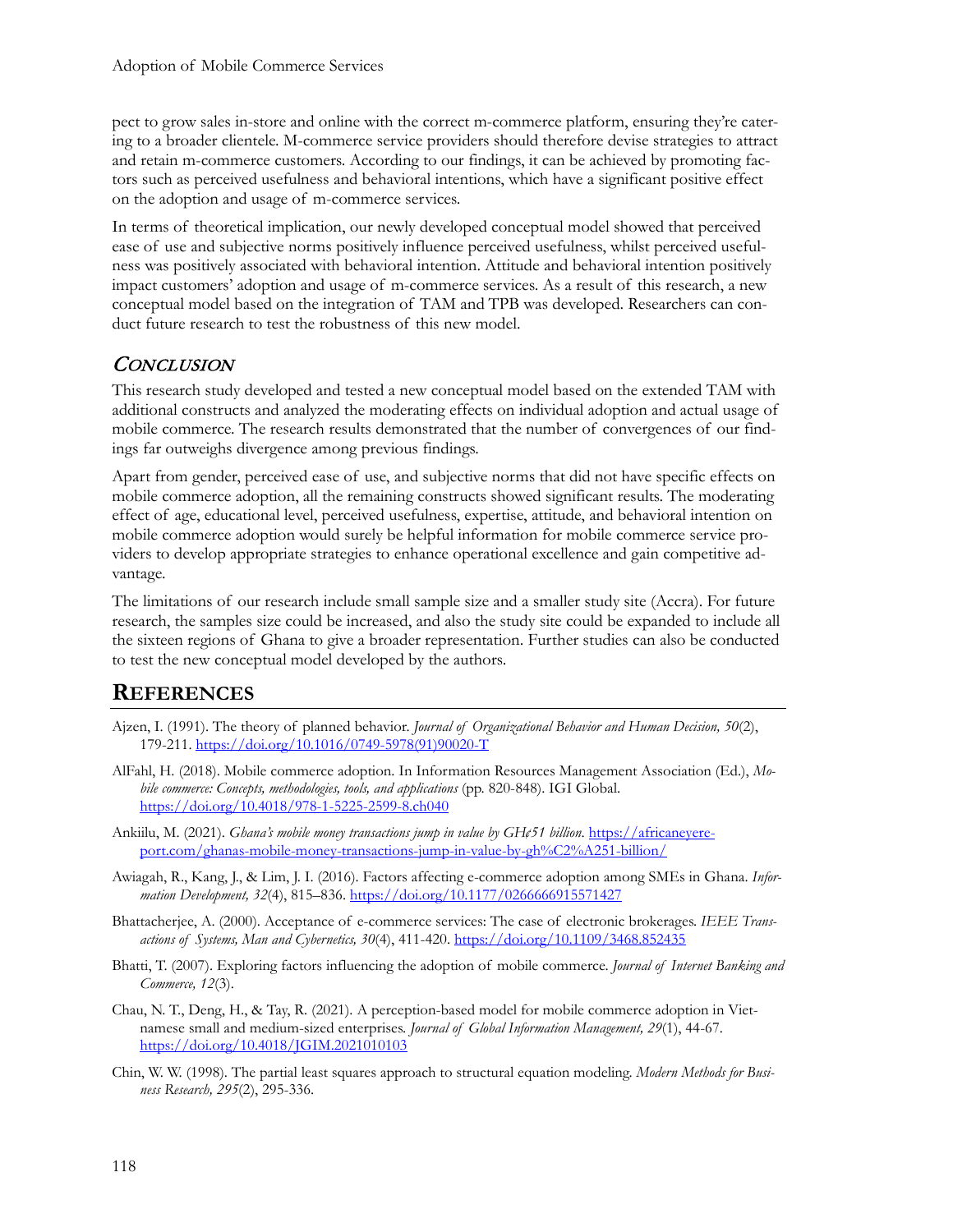- Chong, A. Y.-L., Chan, F. T. S., & Ooi, K.-B. (2011). Predicting consumer decisions to adopt mobile commerce: Cross country empirical examination between China and Malaysia. *Decision Support Systems, 53*, 34-43. <https://doi.org/10.1016/j.dss.2011.12.001>
- Collins, T. (2021). *Kenya and Ghana lead the world in mobile money*. [https://african.business/2021/07/technology](https://african.business/2021/07/technology-information/kenya-and-ghana-lead-world-in-mobile-money/)information/kenya[-and-ghana-lead-world-in-](https://african.business/2021/07/technology-information/kenya-and-ghana-lead-world-in-mobile-money/)mobile-money/
- Cullen, M., & Kabanda, S. K. (2018). The role of demographic and motivational factors on mobile commerce usage activities in South Africa. *South African Journal of Information Management, 20*(1), 817. <https://doi.org/10.4102/sajim.v20i1.817>
- Dai, H., Singh, R., & Iyer, L. (2007). *Intention to use mobile commerce: A demographic analysis of the Chinese market.* Paper presented at the Americas Conference on Information Systems.
- Davis, F. D. (1989). Perceived usefulness, perceived ease of use and user acceptance of information technology. *MIS Quarterly, 13*(3), 319-340. <https://doi.org/10.2307/249008>
- Deb, M., & Agrawal, A. (2017). Factors impacting the adoption of m-banking: Understanding brand India's potential for financial inclusion. *Journal of Asia Business Studies, 11*(1). [https://doi.org/10.1108/JABS](https://doi.org/10.1108/JABS-11-2015-0191)-11- [2015](https://doi.org/10.1108/JABS-11-2015-0191)-0191
- Faqih, K. M. S., & Jaradat, M.-I. R. M. (2015). Assessing the moderating effect of gender differences and individualism-collectivism at individual-level on the adoption of mobile commerce technology: TAM3 perspective. *Journal of Retailing and Consumer Services, 22*, 37-52. [https://doi.org/10.1016/j.jretcon](https://doi.org/10.1016/j.jretconser.2014.09.006)[ser.2014.09.006](https://doi.org/10.1016/j.jretconser.2014.09.006)
- Fornell, C., & Larcker, D. (1981). Evaluating structural equation models with unobservable variables and measurement error. *Journal of Marketing Research, 18*(1), 39-50.<https://doi.org/10.1177/002224378101800104>
- Gefen, D., Straub, D. W., & Boudreau, M. (2000). Structural equation modeling and regression: Guidelines for research practice. *Communication of the Association for Information Systems, 4*(7), 1-70. <https://doi.org/10.17705/1CAIS.00407>
- GhIPSS. (2007). *About the Ghana Interbank Payment and Settlement Systems Limited (GhIPSS)*. [https://ghipss.net/in](https://ghipss.net/index.php/about/who-we-are)[dex.php/about/who](https://ghipss.net/index.php/about/who-we-are)-we-are
- GhIPSS. (n.d-a). *Ghana's Universal QR Code Scheme ― QR.* [https://ghipss.net/index.php/services/ghana](https://ghipss.net/index.php/services/ghana-s-universal-qr-code)-s-uni[versal](https://ghipss.net/index.php/services/ghana-s-universal-qr-code)-qr-code
- GhIPSS. (n.d.-b). *GhIPSS Instant Pay (GIP).* [https://ghipss.net/index.php/services/ghipss](https://ghipss.net/index.php/services/ghipss-instant-pay-gip)-instant-pay-gip
- GhIPSS. (n.d.-c). *Mobile Money Interoperability.* [https://ghipss.net/index.php/services/mobile](https://ghipss.net/index.php/services/mobile-money-interoperability)-money-interopera[bility](https://ghipss.net/index.php/services/mobile-money-interoperability)
- Glavee-Geo, R., Shaikh, A. A., Karjaluoto, H., & Hinson, R. E. (2020). Drivers and outcomes of consumer engagement: Insights from mobile money usage in Ghana. *International Journal of Bank Marketing, 38*(1), 1-20. [https://doi.org/10.1108/IJBM](https://doi.org/10.1108/IJBM-01-2019-0007)-01-2019-0007
- Hair, J. F., Black, W. C., Babin, B. J., & Anderson, R. E. (2010). *Multivariate data analysis: A Global Perspective*. Pearson Education Inc.
- Hair, J. F., Hult, G. T. M., Ringle, C. M., & Sarstedt, M. (2017). *A primer on Partial Least Squares Structural Equation Modeling (PLS-SEM)*. Sage.
- Hair, J. F., Ringle, C. M., & Sarstedt, M. (2011). PLS-SEM: Indeed, a silver bullet. *Journal of Marketing Theory and Practice, 19*(2), 139-152. [https://doi.org/10.2753/MTP1069](https://doi.org/10.2753/MTP1069-6679190202)-6679190202
- Hair, J. F., Risher, J. J., Sarstedt, M., & Ringle, C. M. (2019). When to use and how to report the results of PLS-SEM. *European Business Review, 31*(1), 2-24. [https://doi.org/10.1108/EBR](https://doi.org/10.1108/EBR-11-2018-0203)-11-2018-0203
- Hair, J. F., Sarstedt, M., & Ringle, C. M. (2019). Rethinking some of the rethinking of partial least squares. *European Journal of Marketing, 53*(4), 566-584. [https://doi.org/10.1108/EJM](https://doi.org/10.1108/EJM-10-2018-0665)-10-2018-0665
- Henseler, J., Hubona, G., & Ray, P. A. (2016). Using PLS path modelling in new technology research: Updated guidelines. *Industrial Management & Data Systems, 116*(1), 2-20. [https://doi.org/10.1108/IMDS](https://doi.org/10.1108/IMDS-09-2015-0382)-09-2015- [0382](https://doi.org/10.1108/IMDS-09-2015-0382)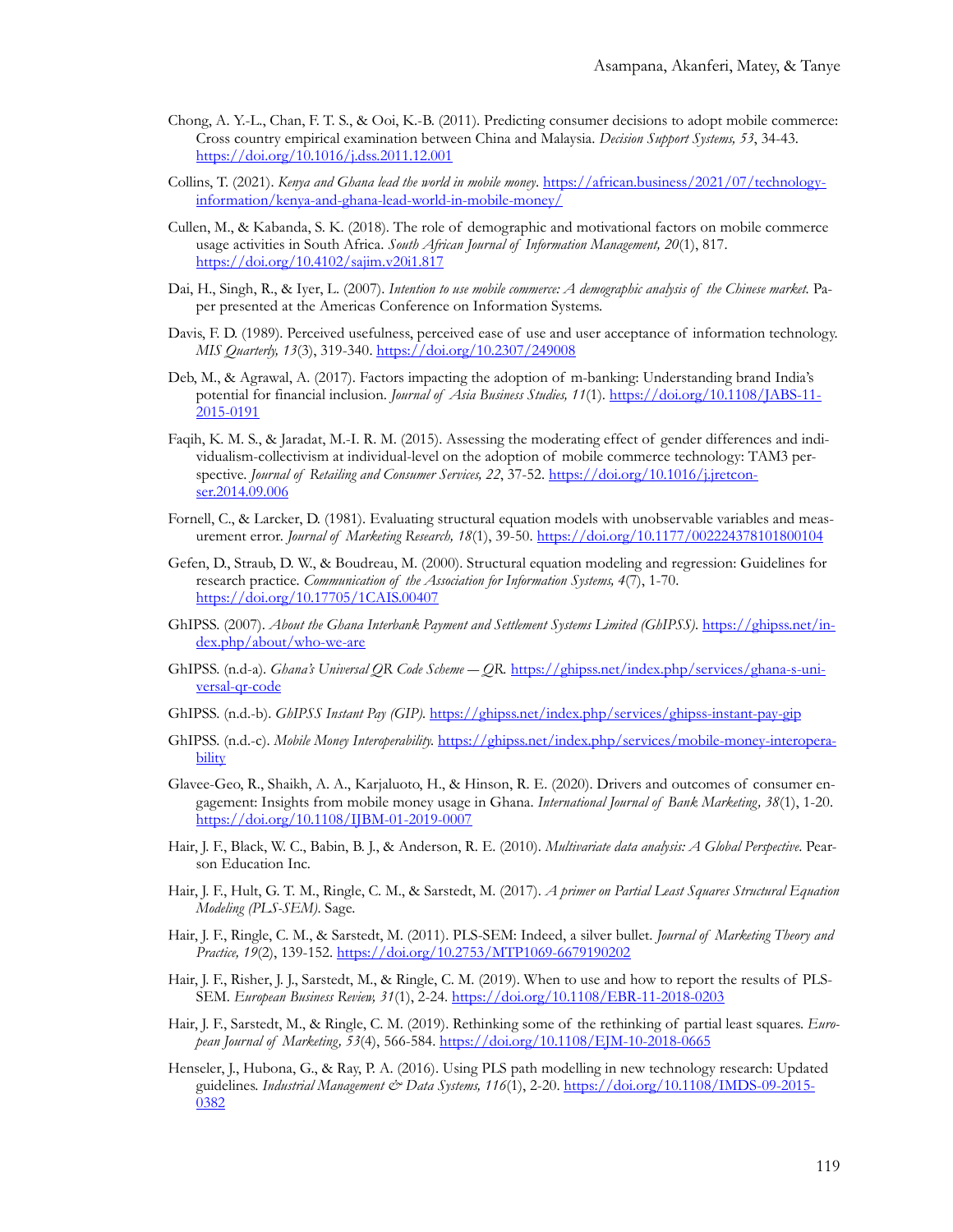- Hillman, S., & Neustaedter, C. (2017). Trust and mobile commerce in North America. *Computers in Human Behavior, 70*, 10-21.<https://doi.org/10.1016/j.chb.2016.12.061>
- Jahanshahi, A. A., Mirzaie, A., & Asadollahi, A. (2011). Mobile commerce beyond electronic commerce: Issue and challenges. *Asian Journal of Business and Management Sciences, 1*(2), 119-129.
- Jöreskog, K. G., & Wold, H. O. A. (1982). The ML and PLS techniques for modeling with latent variables: Historical and comparative. In K. G. Joreskog & H. Wold (Eds.), *Systems under indirect observation: Causality, structure, prediction* (pp. 263-270). Elsevier.
- Kao, W., & L'Huillier, E. A. (2022). The moderating role of social distancing in mobile commerce adoption. *Electronic Commerce Research and Applications, 22.* <https://doi.org/10.1016/j.elerap.2021.101116>
- Kim, K., Kim, G. M., & Eun, S. K. (2009). Measuring the compatibility factors in mobile entertainment service adoption. *Journal of Computer Information Systems, 50* (1 ), 141-148.
- Kleijnen, M., Ruyter, K., & Wetzels, M. (2007). An assessment of value creation in mobile service delivery and the moderating role of time consciousness. *Journal of Retailing, 83*, 33-46. [https://doi.org/10.1016/j.jre](https://doi.org/10.1016/j.jretai.2006.10.004)[tai.2006.10.004](https://doi.org/10.1016/j.jretai.2006.10.004)
- Kock, N. (2011). *WarpPLS 2.0 user manual*. ScriptWarp Systems.
- Kumar, A., Dhingra, S., Batra, V., & Purohit, H. (2020). A framework of mobile banking adoption in India. *Journal of Open Innovation: Technology, Market and Complexity, 6*(40), 1-17. <https://doi.org/10.3390/joitmc6020040>
- LaMorte, W. W. (2019). *Behavioral change theories*. [https://sphweb.bumc.bu.edu/otlt/MPH](https://sphweb.bumc.bu.edu/otlt/MPH-Modules/SB/BehavioralChangeTheories/BehavioralChangeTheories3.html)-Modules/SB/Behav[ioralChangeTheories/BehavioralChangeTheories3.html](https://sphweb.bumc.bu.edu/otlt/MPH-Modules/SB/BehavioralChangeTheories/BehavioralChangeTheories3.html)
- Larkotey, W. O., Amoako, P. Y., Laryea, E. A., & Dey, E. (2013). Adoption of mobile payment systems in Ghana. *International Journal of Societal Applications of Computer Science, 2*(4), 367-372.
- Laudon, K., & Traver, C. (2014). *E-commerce*. Prentice-Hall.
- Lee, W. O., & Wong, L. S. (2016). Determinants of mobile commerce customer loyalty in Malaysia. *Procedia – Social and Behavioral Sciences, 224*, 60-67[. https://doi.org/10.1016/j.sbspro.2016.05.400](https://doi.org/10.1016/j.sbspro.2016.05.400)
- Lohmöller, J. B. (1989). *Latent variable path modeling with partial least squares*. Springer. [https://doi.org/10.1007/978](https://doi.org/10.1007/978-3-642-52512-4)-3-642-52512-4
- Min, L., Dong, Z. Y., & Chen, X. (2012). Factors influencing consumption experience of mobile commerce: A study from experiential view *Internet Research, 22*(2), 120-141. <https://doi.org/10.1108/10662241211214539>
- Ngila, F. (2021, July 13). Kenya and Ghana lead fintech charges across Africa. *African Business*[. https://afri](https://african.business/2021/07/finance-services/kenya-and-ghana-lead-fintech-charge-across-africa/)[can.business/2021/07/finance](https://african.business/2021/07/finance-services/kenya-and-ghana-lead-fintech-charge-across-africa/)-services/kenya-and-ghana-lead-fintech-charge-across-africa/
- Nunnally, J. C. (1978). *Psychometric theory*. McGraw-Hill.
- Ofori, K. S., Boakye, K., & Narteh, B. (2018). Factors influencing consumer loyalty towards 3G mobile data service providers: Evidence from Ghana. *Total Quality Management & Business Excellence*, 29(5), 580-598. <https://doi.org/10.1080/14783363.2016.1219654>
- Pankomera, R., & van Greunen, D. (2019). Opportunities, barriers, and adoption factors of mobile commerce for the informal sector in developing countries in Africa: A systematic review. *The Electronic Journal of Information Systems in Developing Countries*, *85*(5), e12096.<https://doi.org/10.1002/isd2.12096>
- Pipitwanichakarn, T., & Wongtada, N. (2019). Mobile commerce adoption among the bottom of the pyramid: A case of street vendors in Thailand. *Journal of Science and Technology Policy Management, 10*(1), 193-213. [https://doi.org/10.1108/JSTPM](https://doi.org/10.1108/JSTPM-12-2017-0074)-12-2017-0074
- Pipitwanichakarn, T., & Wongtada, N. (2020). The online role review on mobile commerce adoption: An inclusive growth context. *Journal of Asia Studies, 14*(5), 759-778[. https://doi.org/10.1108/JABS](https://doi.org/10.1108/JABS-02-2019-0060)-02-2019-0060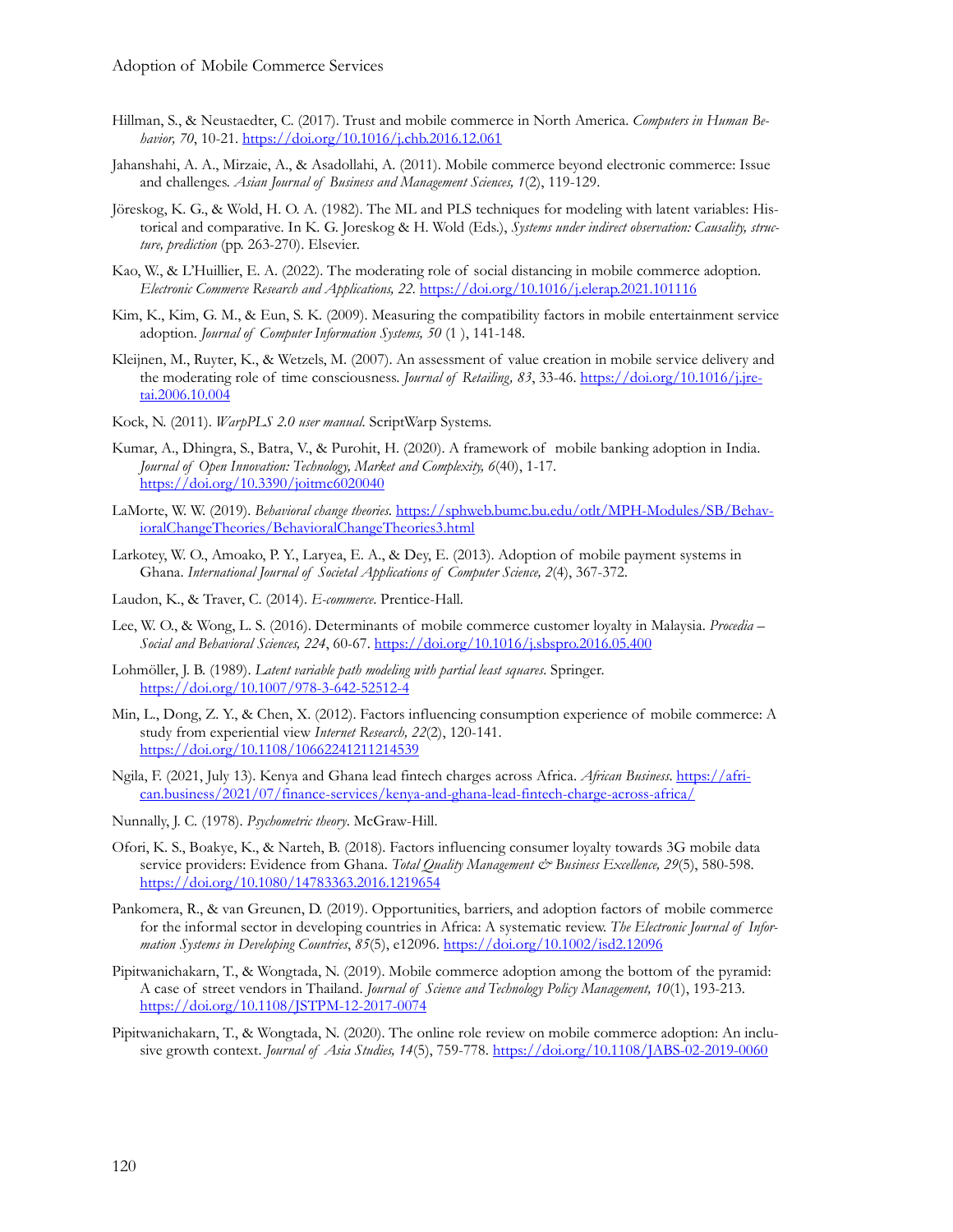- Qiang, C. Z. W. (2009). Mobile telephony: A transformational tool for growth and development. *Private Sector & Development.* https://blog.private-sector-and-[development.com/2009/12/21/mobile](https://blog.private-sector-and-development.com/2009/12/21/mobile-phone-a-transformational-tool-for-growth-development/?output=pdf)-phone-a-transformational-tool-for-growth-[development/?output=pdf](https://blog.private-sector-and-development.com/2009/12/21/mobile-phone-a-transformational-tool-for-growth-development/?output=pdf)
- Raithel, S., Sarstedt, M., Scharf, S., & Schwaiger, M. (2012). On the value relevance of customer satisfaction: Multiple drivers and multiple markets. *Journal of the Academy of Marketing Science, 40*(4), 509-525. [https://doi.org/10.1007/s11747](https://doi.org/10.1007/s11747-011-0247-4)-011-0247-4
- Rigdon, E. E. (2012). Rethinking partial least squares path modelling: In praise of simple methods. *Long Range Planning, 45*(5/6), 341-358.<https://doi.org/10.1016/j.lrp.2012.09.010>
- Rogers, E. M. (1995). *Diffusion of innovations* (4th ed.). The Free Press.
- Safeena, R., Hundewale, N., & Kamani, A. (2011). Customer's adoption of mobile-commerce: A study on emerging economy. *International Journal of e-Education, e-Business, e-Management and e-Learning, 1*(3), 228-233. <https://doi.org/10.7763/IJEEEE.2011.V1.36>
- Sahin, I. (2006). Detailed review of Rogers' Diffusion of Innovation Theory and educational technology-related studies based on Rogers' Theory. *The Turkish Online Journal of Educational Technology, 5*(2), 14-23.
- Sanjay, K. S. (2007). *The diffusion of mobile commerce in India.* Department of Humanities and Social Sciences, Indian Institute of Technology, Kanpur.
- Sarkar, S., Chauhan, S., & Khare, A. (2020). A meta-analysis of antecedents and consequences of trust in mobile commerce. *International Journal of Information Management, 50*, 286-301. [https://doi.org/10.1016/j.ijinfo](https://doi.org/10.1016/j.ijinfomgt.2019.08.008)[mgt.2019.08.008](https://doi.org/10.1016/j.ijinfomgt.2019.08.008)
- Sekaran, U. (2006). *Research methods for business a skill-building approach* (4th ed.). John Wiley and Sons.
- Shmueli, G., Sarstedt, M., Hair, J. F., Cheah, J. H., Ting, H., Vaithilingam, S., & Ringle, C. M. (2019). Predictive model assessment in PLS-SEM: Guidelines for using PLSpredict. *European Journal of Marketing, 53*(11), 2322-2347. [https://doi.org/10.1108/EJM](https://doi.org/10.1108/EJM-02-2019-0189)-02-2019-0189
- Singh, S., & Srivastava, R. (2018). Predicting the intention to use mobile banking in India. *International Journal of Bank Marketing, 36*, 357-378. [https://doi.org/10.1108/IJBM](https://doi.org/10.1108/IJBM-12-2016-0186)-12-2016-0186
- Tarhini, A., Alalwan, A. A., Shammout, A. B., & Al-Badi, A. (2019). An analysis of the factors affecting mobile commerce adoption in developing countries towards an integrated model. *Review of International Business and Strategy, 29*(3), 157-179[. https://doi.org/10.1108/RIBS](https://doi.org/10.1108/RIBS-10-2018-0092)-10-2018-0092
- Tuffour, J. K., Akuffo, D., Kofi, A. A., Frimpong, P. A., & Sasu, T. (2018). Adoption of mobile commerce and service in Adentan Municipality of Ghana: An examination of factors influencing small scale enterprises. *International Business Research, 11*(11), 109-118.<https://doi.org/10.5539/ibr.v11n11p109>
- Venkatesh, V., & Bala, H. (2008). Technology Acceptance Model 3 and a research agenda on interventions. *Decision Science, 39*(2), 273-315. [https://doi.org/10.1111/j.1540](https://doi.org/10.1111/j.1540-5915.2008.00192.x)-5915.2008.00192.x
- Venkatesh, V., & Davis, F. D. (2000). A theoretical extension of the Technology Acceptance Model: Four longitudinal field studies. *Management Science, 46*(2), 186-204. <https://doi.org/10.1287/mnsc.46.2.186.11926>
- Venkatesh, V., Thong, J., & Xu, X. (2012). Consumer acceptance and use of information technology: Extending the unified theory of acceptance and use of technology. *MIS Quarterly, 36*(1), 157-178. <https://doi.org/10.2307/41410412>
- Verma, D., Tripathi, V., & Singh, A. P. (2021). From physical to digital: What drives generation Z for mobile commerce adoption? *Journal of Asia Business Studies, 15*(5), 732-747. [https://doi.org/10.1108/JABS](https://doi.org/10.1108/JABS-05-2020-0207)-05- [2020](https://doi.org/10.1108/JABS-05-2020-0207)-0207
- Wei, T. T., Marthandan, G., Chong, A. Y. L., Ooi, K. B., & Arumugam, S. (2009). What drives Malaysian mcommerce adoption? An empirical analysis. *Industrial Management & Data Systems, 109*(3), 370-388. <https://doi.org/10.1108/02635570910939399>
- Westland, J. C. (2015). Partial least squares path analysis. In J. C. Westland, *Structural equation models: From paths to networks* (pp. 34-46)*.* Springer. [https://doi.org/10.1007/978](https://doi.org/10.1007/978-3-319-16507-3_3)-3-319-16507-3\_3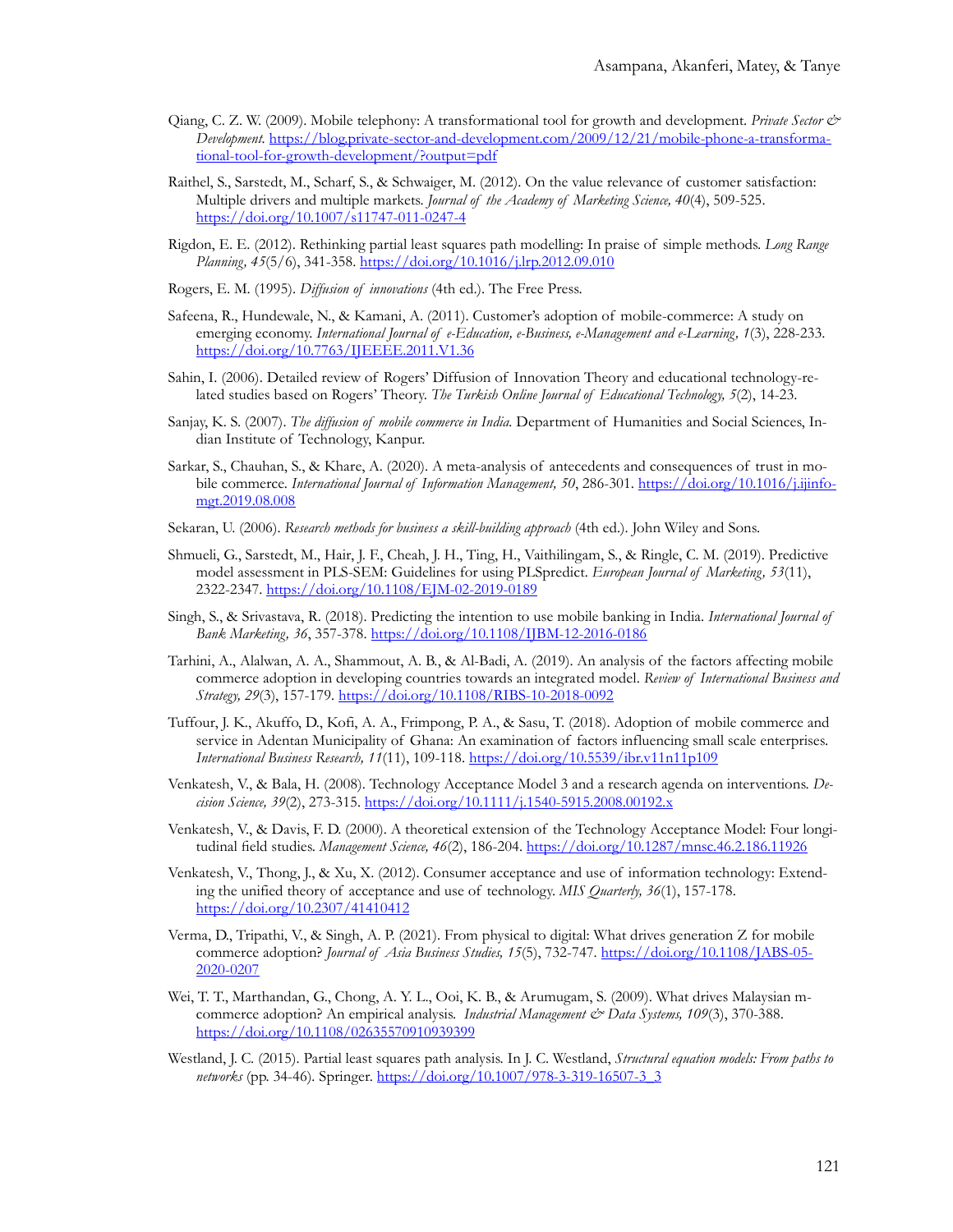- Wu, J. H., & Wang, S. C. (2005). What drives mobile commerce? An empirical evaluation of the revised Technology Acceptance Model. *Information and Management, 42*(5), 719-729. <https://doi.org/10.1016/j.im.2004.07.001>
- Yadav, R., Sharma, S. K., & Tarhini, A. (2016). A multi-analytical approach to understand and predict the mobile commerce adoption. *Journal of Enterprise Information Management, 29*(2), 222-237. [https://doi.org/10.1108/JEIM](https://doi.org/10.1108/JEIM-04-2015-0034)-04-2015-0034
- Zarmpou, T., Saprikis, V., Markos, A., & Vlachopoulou, M. (2012). Modelling users' acceptance of mobile services. *Electronic Commerce Research, 12*(2), 225-248. [https://doi.org/10.1007/s10660](https://doi.org/10.1007/s10660-012-9092-x)-012-9092-x
- Zhang, L., Zhu, J., & Liu, Q. (2012). A meta-analysis of mobile commerce adoption and the moderating effect of culture. *Computers in Human Behavior, 28*(5), 1902-1911. <https://doi.org/10.1016/j.chb.2012.05.008>
- Zheng, X., Men, J., Yang, F., & Gong, X. (2019). Understanding impulse buying in mobile commerce: An investigation into hedonic and utilitarian browsing. *International Journal of Information Management, 48*, 151-160. <https://doi.org/10.1016/j.ijinfomgt.2019.02.010>

# **AUTHORS**



**Dr Isaac Asampana** is a Lecturer in the Information Technology Studies Department, University of Professional Studies, Accra, Ghana. He has a PhD degree in Computer Science, specializing in Information Systems. His current research interests are data analytics, m-commerce, m-banking, e-learning, distance learning, e-procurement, cyber security, cloud computing, project management, and enterprise systems.



**Albert Akanlisikum Akanferi** is a Lecturer in the Faculty of Information Technology and Communication Studies, Department of Information Technology, University of Professional Studies Accra (UPSA), Ghana. His research interests include electronic payment systems and electronic funds transfer, including Mobile Money Transfer, Mobile Telephony, Online and Distance Education Tools and Resources.



**Akwetey Henry Matey** is an Assistant Lecturer in the Faculty of Information Technology and Communication Studies, Department of Information Technology at the University of Professional Studies, Accra (UPSA) Ghana. He is currently a PhD candidate with the Open University, Malaysia and holds MPhil in Information Technology from the same University. His research interests include Electronic Payment Systems and Electronic Funds Transfer, Service Delivery, and IT Project Management and Cyber Security smart grid in context. He is a member of the Association of Computer Professionals (ACP) UK and a Certified Cisco.